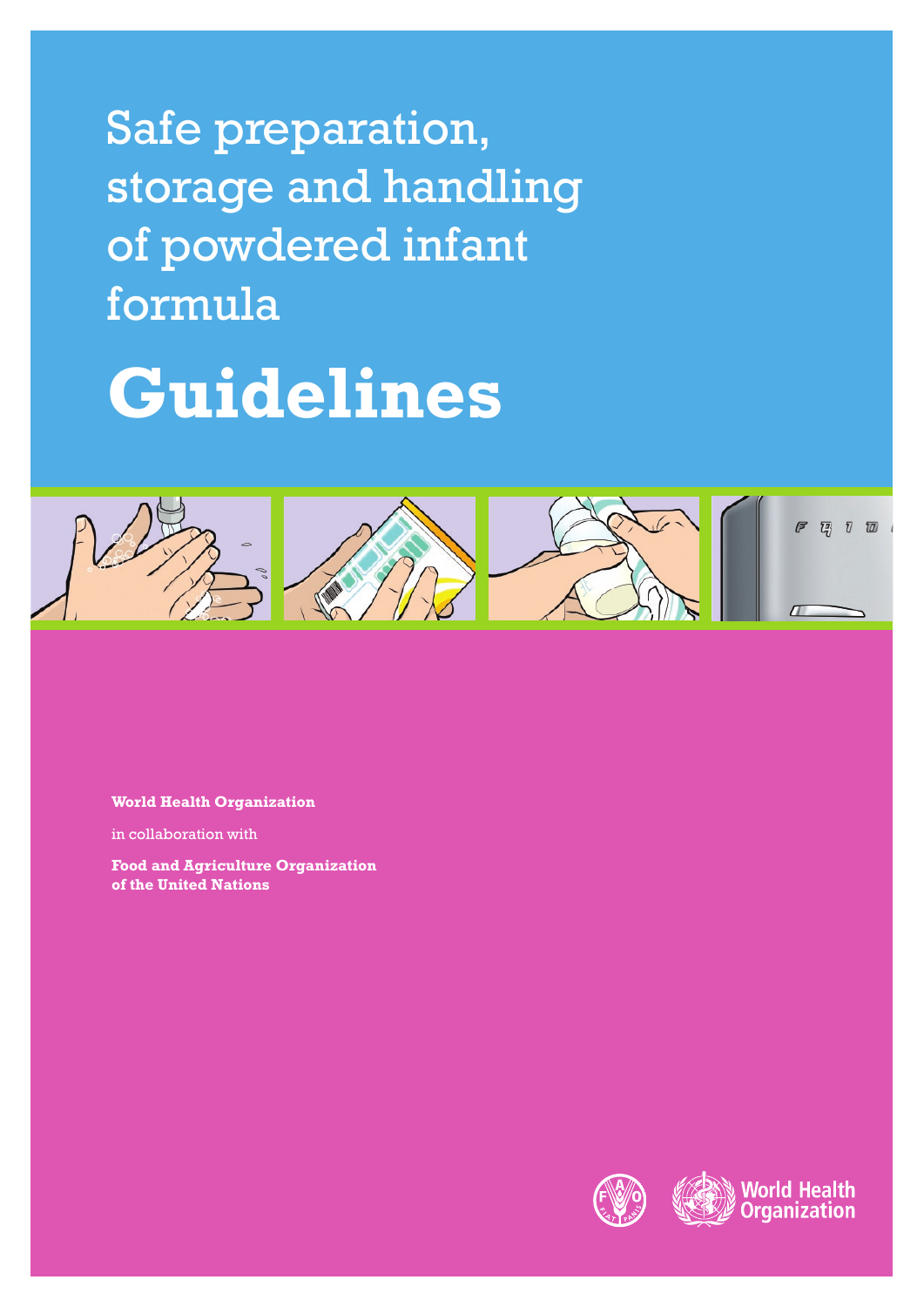© World Health Organization 2007



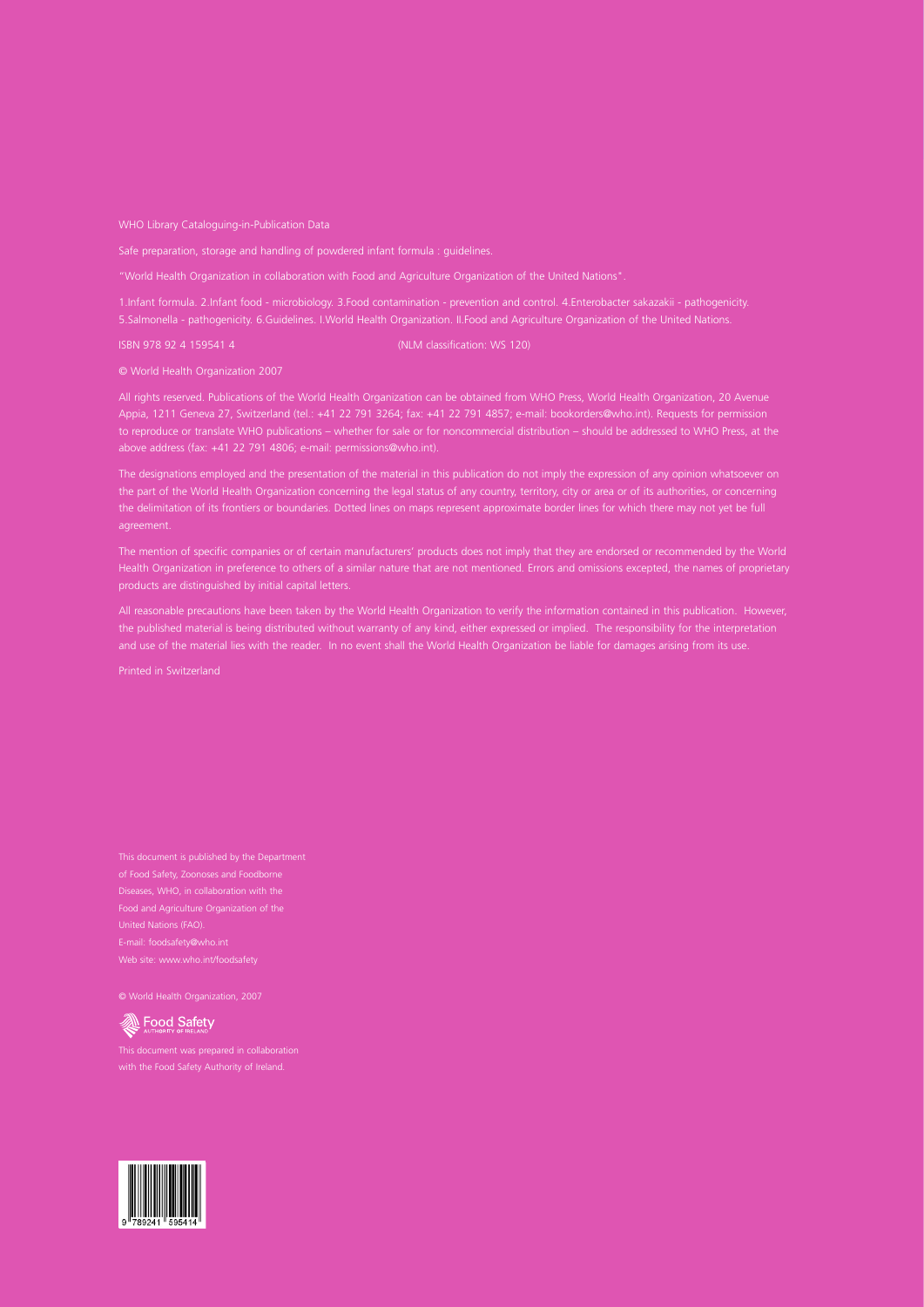# **Contents**

| <b>Executive Summary</b>    |  |
|-----------------------------|--|
| <b>Acknowledgements</b>     |  |
| <b>Part 1: Introduction</b> |  |

|     | 1.1 Background                                                            |   |
|-----|---------------------------------------------------------------------------|---|
|     | 1.2 Illness associated with PIF<br>1.2.1 E. sakazakii<br>1.2.2 Salmonella |   |
|     | 1.3 Populations at greatest risk of infection                             |   |
|     | 1.4 Contamination of PIF                                                  |   |
|     | 1.5 Breastfeeding recommendation                                          |   |
|     | 1.6 Purpose                                                               |   |
|     | 1.7 Scope                                                                 |   |
|     | 1.8 Assumptions behind the recommendations                                | 6 |
| 1.9 | <b>Training</b>                                                           |   |

#### **Part 2: In Care Settings**

|                                      | 2.1 Recommendations                                              | 8  |
|--------------------------------------|------------------------------------------------------------------|----|
|                                      | 2.1.1 Use of infant formula                                      | 8  |
|                                      | 2.1.2 General requirements                                       | 8  |
|                                      | 2.1.4 Preparing a feed using PIF                                 | 9  |
|                                      | 2.1.5 Preparing feeds in advance for later use                   | 10 |
|                                      | 2.1.6 Re-warming stored feeds                                    | 10 |
|                                      | 2.1.7 Transporting feeds                                         | 10 |
| 2.1.8                                | <b>Holding and feeding times</b>                                 | 11 |
| 2.2 Rationale behind recommendations |                                                                  | 11 |
|                                      | 2.2.1 Choice of infant formula                                   | 11 |
|                                      | 2.2.2 General requirements                                       | 11 |
|                                      | 2.2.3 Good hygienic practice                                     | 12 |
|                                      | 2.2.4 Cleaning and sterilizing feeding and preparation equipment | 12 |
|                                      | 2.2.5 Temperature of reconstitution water                        | 12 |
|                                      | 2.2.6 Volume of container for preparing batches                  | 12 |
|                                      | 2.2.7 Holding and feeding times                                  | 13 |
|                                      | 2.2.8 Labelling of feed                                          | 13 |
|                                      | 2.2.9 Storage of prepared feeds                                  | 13 |
|                                      | 2.2.10 Re-warming stored feeds                                   | 14 |
|                                      | 2.2.11 Transporting prepared feeds                               | 14 |

#### **Part 3: In The Home**

|  | 3.1 Recommendations                                              | 16 |
|--|------------------------------------------------------------------|----|
|  | 3.1.1 Cleaning and sterilizing feeding and preparation equipment | 16 |
|  | 3.1.2 Preparing a feed using powdered infant formula             |    |
|  | 3.1.3 Preparing feeds in advance for later use                   |    |
|  | 3.1.4 Re-warming stored feeds                                    | 18 |
|  | 3.1.5 Transporting feeds                                         | 18 |
|  | 3.2 Rationale behind recommendations                             | 18 |
|  | 3.2.1 Good hygienic practice                                     | 18 |
|  | 3.2.2 Cleaning and sterilizing feeding and preparation equipment | 18 |
|  | 3.2.3 Temperature of water for reconstitution                    | 19 |
|  | 3.2.4 Storage of prepared feeds                                  | 19 |
|  | 3.2.5 Re-warming and use of stored feeds                         | 19 |
|  | 3.2.6 Transporting feeds                                         | 19 |
|  | 3.2.7 Holding and feeding times                                  |    |
|  |                                                                  |    |

#### **Appendices**

| <b>Appendix 1</b>                   |  |
|-------------------------------------|--|
| <b>Appendix 2</b>                   |  |
| <b>Appendix 3</b>                   |  |
| <b>References Cited in the Text</b> |  |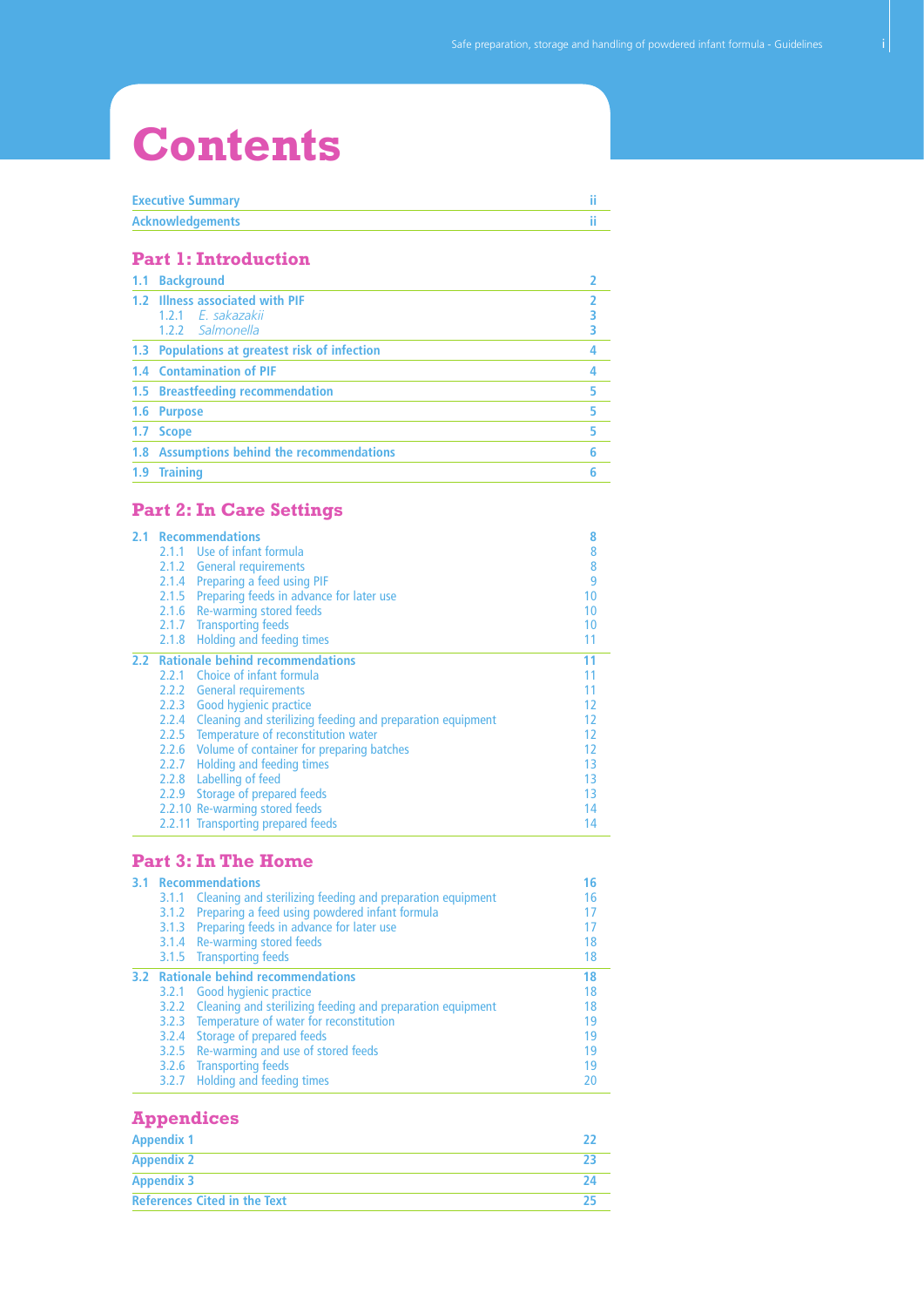### **Executive Summary**

Powdered infant formula (PIF) has been associated with serious illness and death in infants due to infections with *Enterobacter sakazakii*. During production, PIF can become contaminated with harmful bacteria, such as *Enterobacter sakazakii* and *Salmonella enterica*. This is because, using current manufacturing technology, it is not feasible to produce sterile PIF. During the preparation of PIF, inappropriate handling practices can exacerbate the problem.

Recognizing the need to address such hazards in PIF, Codex Alimentarius decided to revise the Recommended International Code of Hygienic Practice for Foods for Infants and Children. In doing so it requested specific scientific advice from the Food and Agriculture Organization of the United Nations (FAO) and the World Health Organization (WHO). FAO and WHO have provided this advice in the reports of two expert meetings held in 2004 and 2006 on *Enterobacter sakazakii* and other microorganisms in powdered infant formula (PIF). Part of this advice included recommendation to develop guidelines for the preparation of PIF.

The World Health Assembly (WHA) of WHO requested in 2005 the Organization to develop such guidelines on the safe preparation, handling and storage of PIF in order to minimize the risk to infants.

The FAO/WHO advice on *E. sakazakii* in PIF includes a quantitative microbiological risk assessment of *E. sakazakii* in PIF. One of the aspects of the risk assessment was to determine relative risk reduction associated with different preparation, storage and handling scenarios. The recommendations made in the present guideline document are largely based on the findings of the quantitative risk assessment. No risk assessment was carried out for *Salmonella*, but the group reported that the basic risk control principles for *E. sakazakii* would also hold true for *S. enterica*.

In general, sterile liquid infant formula is recommended for infants at the highest risk of infection. Where sterile liquid infant formula is not available, preparation of PIF with water at a temperature of no less than 70 °C dramatically reduces the risk. Minimizing the time from preparation to consumption also reduces the risk, as does storage of prepared feed at temperatures no higher than 5 °C.

Users of PIF are made aware that powdered infant formula is not a sterile product and may be contaminated with pathogens that can cause serious illness. Correct preparation and handling of PIF reduces the risk of illness.

The present guidelines are presented in two parts. One part provides guidance for the preparation of PIF in care settings where professional care providers are involved in the preparation of large quantities of PIF for a large number of infants. The second part provides guidance for the preparation of PIF in a home environment, aimed at parents and those involved in the care of infants in the home environment.

The document provides specific guidance on the most appropriate practices in the different steps during the preparation of PIF in these two types of settings. Cleaning and sterilization of feeding and preparation equipment is an important prerequisite to the safe preparation of PIF. The specific guidance focuses on the most important parameters during preparation such as the temperature of reconstitution, the cooling, holding and feeding times, as well as the storage and transportation of prepared PIF. The rationale behind the recommendations is provided in both sets of guidance.

# **Acknowledgements**

The World Health Organization would like to express its appreciation to all those who contributed to the preparation of these guidelines. Special appreciation is extended to the Food Safety Authority of Ireland and particularly to Judith O'Connor and Alan Reilly for their time, efforts and expertise provided in the elaboration of these guidelines. Appreciation is also extended to the many people in more than 20 countries as well as several stakeholder associations who have provided their comments and suggestion following a call for comments issued through the International Food Safety Authorities Network (INFOSAN).

The preparation of these Guidelines was coordinated by WHO in collaboration with FAO, with contributions from Peter Karim Ben Embarek, Jaap Jansen, Margaret Miller, Jenny Bishop, Janis Bernat, Françoise Fontannaz, Jenny Murcott and Jørgen Schlundt in WHO, with Sarah Cahill and Maria de Lourdes Costarrica in FAO.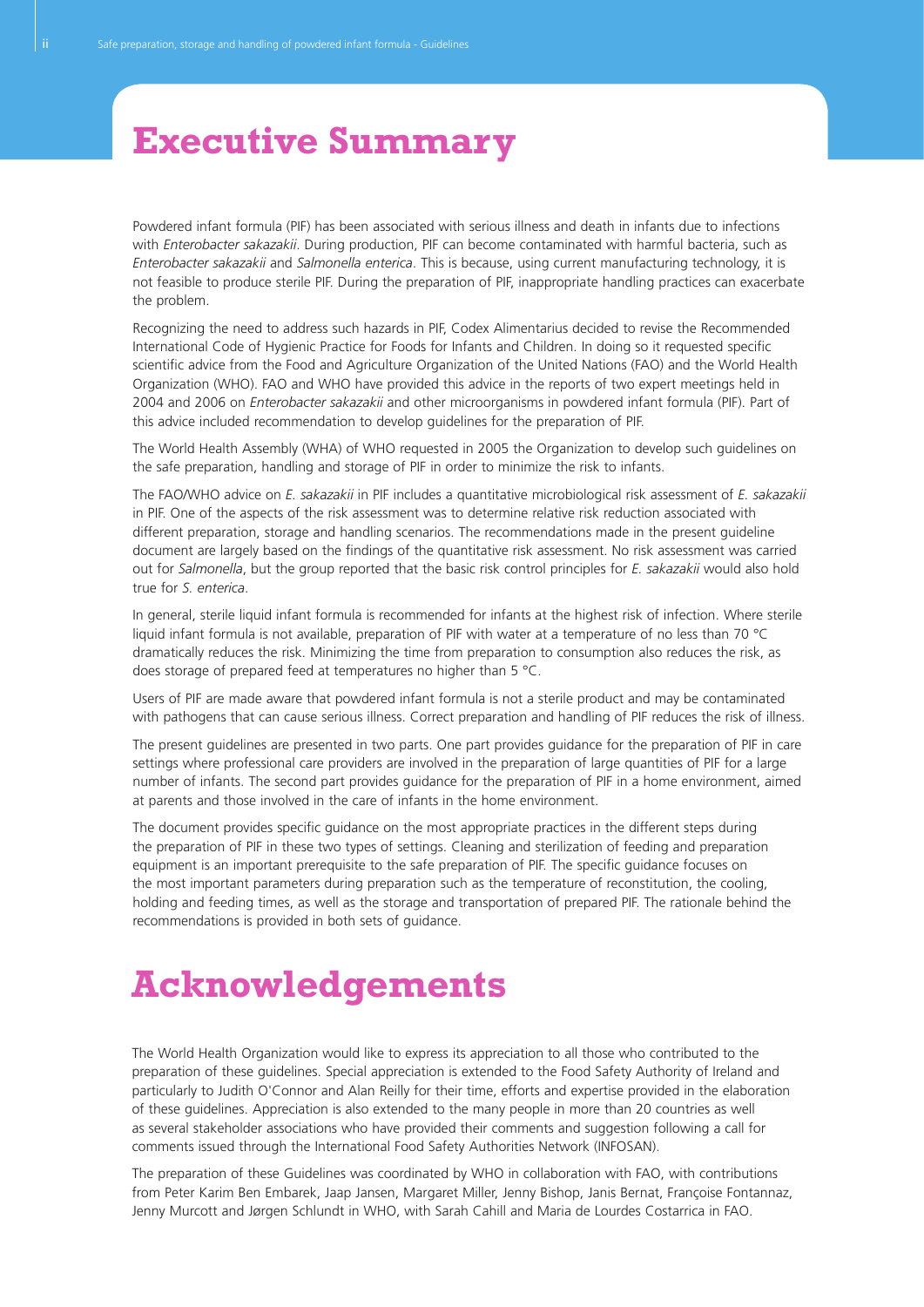| 1.1              | <b>Background</b>                             | $\overline{2}$ |
|------------------|-----------------------------------------------|----------------|
|                  | 1.2 Illness associated with PIF               | $\overline{2}$ |
|                  | 1.2.1 E. sakazakii<br>1.2.2 Salmonella        | 3<br>3         |
| 1.3 <sub>2</sub> | Populations at greatest risk of infection     | 4              |
|                  | 1.4 Contamination of PIF                      | 4              |
| 1.5 <sub>1</sub> | <b>Breastfeeding recommendation</b>           | 5              |
| 1.6              | <b>Purpose</b>                                | 5              |
| 1.7 <sub>1</sub> | <b>Scope</b>                                  | 5              |
| 1.8              | <b>Assumptions behind the recommendations</b> | 6              |
| 1.9              | <b>Training</b>                               | 6              |

# **Part 1: Introduction Hatroduction** Part 1: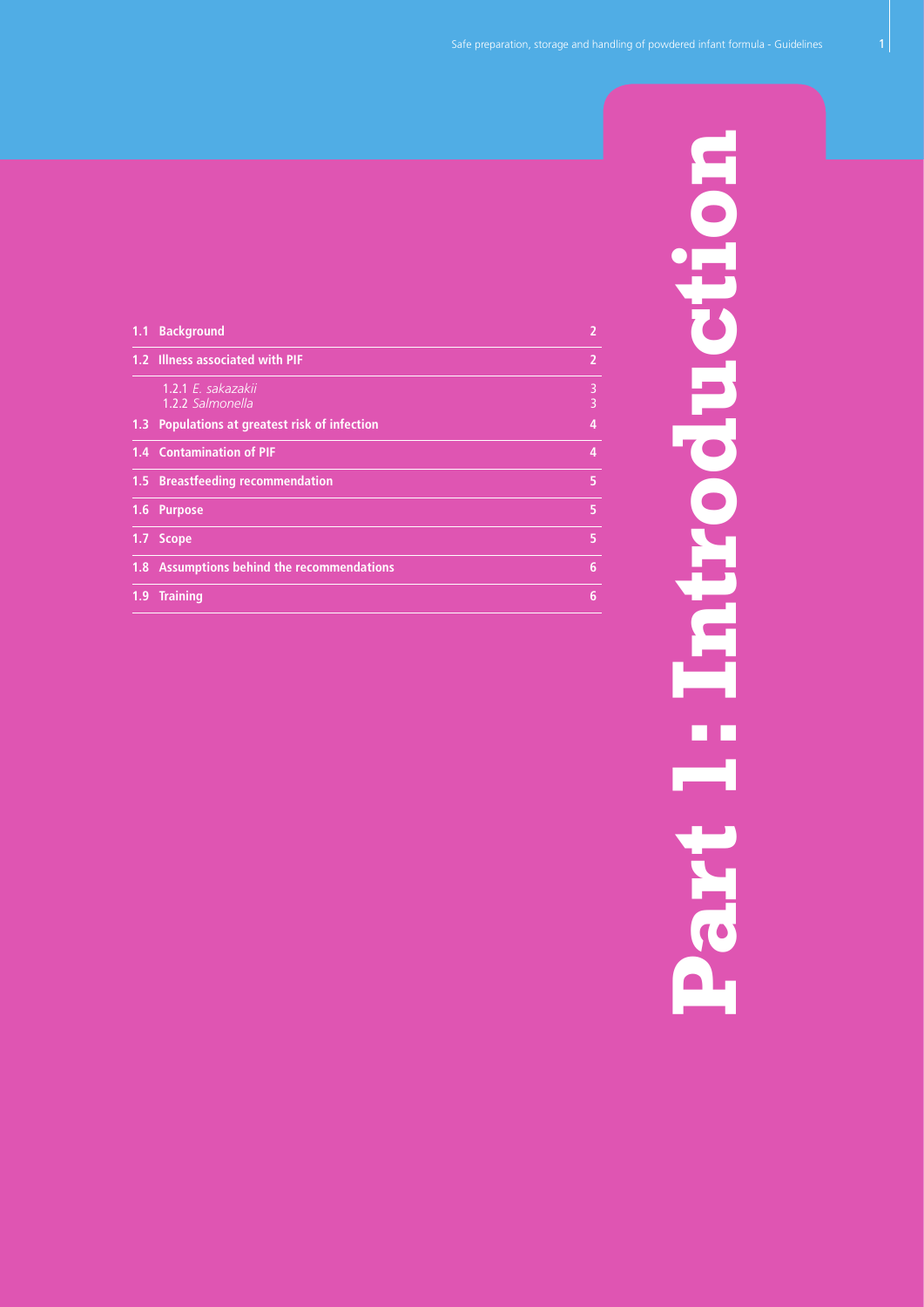# **Part 1: Introduction**

#### 1.1 Background

In 2004, the Food and Agriculture Organization of the United Nations (FAO) and the World Health Organization (WHO) met jointly in Geneva to convene an expert meeting on *Enterobacter sakazakii* and other microorganisms in powdered infant formula (PIF). This meeting was organized in response to a request from the Codex Committee on Food Hygiene (CCFH) for input into the revision of the Recommended International Code of Hygienic Practice for Foods for Infants and Children (CAC, 1979).

Based on the literature reviewed, the expert meeting concluded that *E. sakazakii* and *Salmonella enterica* were the organisms of most concern in PIF. The expert meeting conducted a preliminary risk assessment for *E. sakazakii*, which established that the inclusion of a pathogenic lethal step at the point of preparation (e.g. reconstituting PIF with water at no less than 70 °C) and a decrease in the holding time and feeding times would effectively reduce risk. Based on this preliminary risk assessment, the expert group made recommendations to FAO, WHO, Codex, member countries, nongovernmental organizations and the scientific community for minimizing the risk (Appendix 1). One recommendation was that "Guidelines should be developed for the preparation, use and handling of infant formula to minimize the risk".

The World Health Assembly (WHA) of WHO, in 2005, in its Resolution WHA 58.32 (WHA, 2005), requested the Organization to develop such guidelines on the safe preparation, handling and storage of PIF in order to minimize the risk to infants.

A second meeting of the FAO/WHO expert group was convened in January 2006, to address additional requests from the CCFH taking into consideration new scientific data (on *E. sakazakii* and *S. enterica*), and to apply a quantitative microbiological risk assessment model for *E. sakazakii* in PIF. This model had been developed since the first meeting in 2004. One of the aspects of the risk assessment was to determine relative risk reduction associated with different preparation, storage and handling scenarios. The recommendations made in this guidance document are largely based on the findings of the quantitative risk assessment.

No risk assessment was carried out for *Salmonella*, but the group reported that the basic risk control principles for *E. sakazakii* would also hold true for *S. enterica*. However, the specific risk reductions achieved would vary to some degree, based on the mode and sources of *Salmonella* contamination and its growth and survival characteristics.

A first draft of the present guidelines was developed based on existing national guidelines and on the outcome of the risk assessment. Extensive consultation on the draft guidelines was undertaken through the International Food Safety Authorities Network (INFOSAN). Comments received from more than 20 INFOSAN Member countries and International Organizations representing stakeholders were considered and appropriate modifications were made to the draft guidelines.

#### 1.2 **Illness associated with PIF**

PIF is not a sterile product, even if it has been manufactured to meet current hygiene standards. This means that it may occasionally contain pathogens that can cause serious illness.

The FAO/WHO expert working groups (2004 & 2006) concluded that *E. sakazakii* and *Salmonella enterica* are the pathogens of most concern in PIF. Severe illness and sometimes death in infants has been attributed to PIF that has been contaminated with *E. sakazakii* or *Salmonella*, at either the manufacturing or preparation stage. Because the manufacture of commercially sterile PIF is not feasible using current processing technology, there is a potential risk of infection to infants through consumption of PIF. This risk is increased when prepared feeds are handled or stored incorrectly.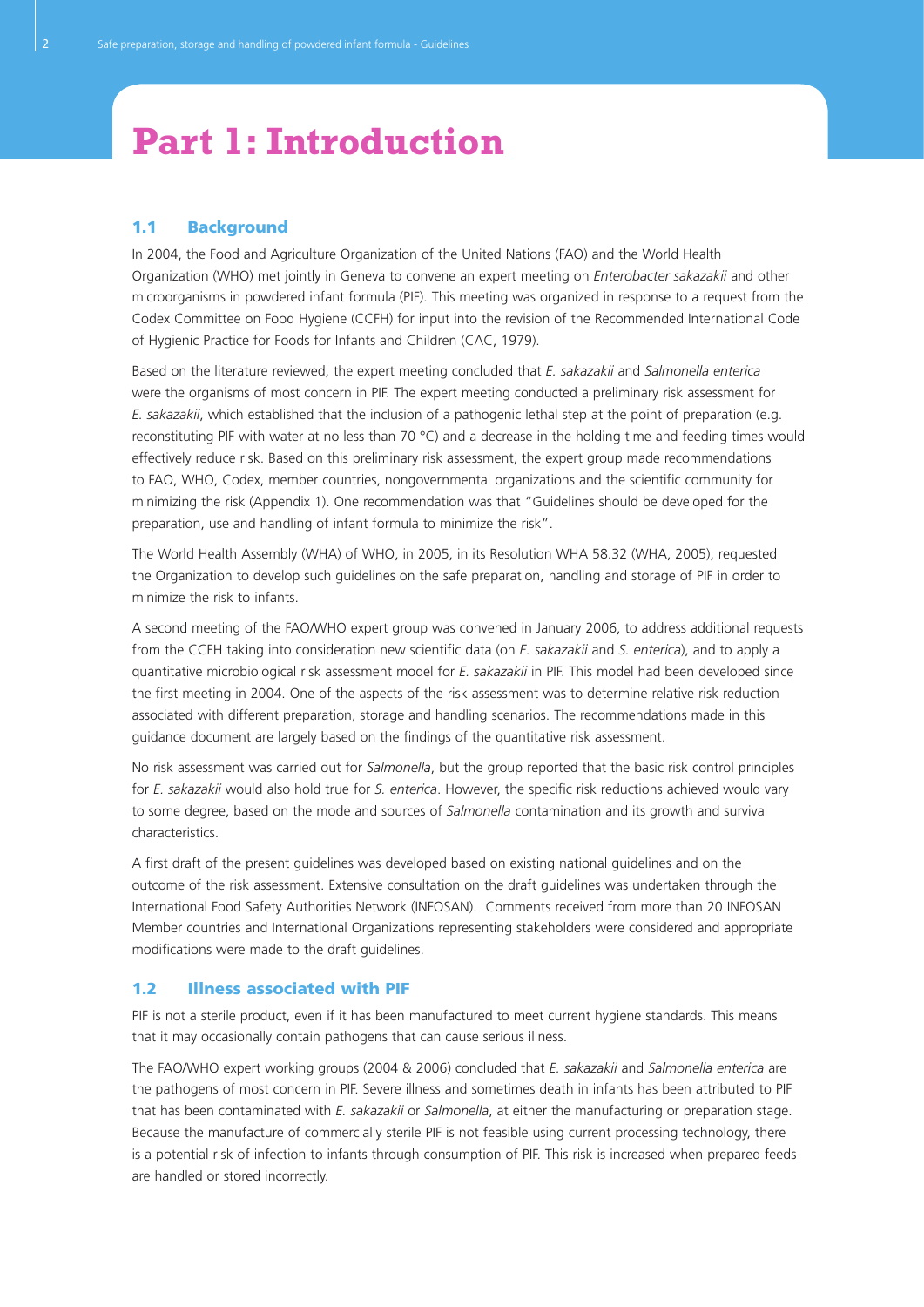Extrinsic contamination of PIF is possible from the person preparing the formula and the environment the formula is prepared in. Specific food hygiene control measures have been included in these guidelines to help address these issues.

#### 1.2.1 *E. sakazakii*

*E. sakazakii* was first implicated in a case of neonatal meningitis in 1958, and since then there have been around 70 reported cases of *E. sakazakii* infection (Drudy et al., 2006). However, it is likely that *E. sakazakii* is significantly under-reported in all countries. Although *E. sakazakii* can cause illness in all age groups, infants are believed to be at greatest risk of infection.

In 2004, PIF was microbiologically linked to two *E. sakazakii* outbreaks, in New Zealand and in France (FAO/ WHO, 2006). The French outbreak involved nine cases, and resulted in the death of two infants. While eight of the cases were in premature infants of low birth weight (<2 kg), one case was in an infant born at 37 weeks and weighing 3.25 kg. The outbreak involved five hospitals, and a review of practices in the hospitals revealed that one hospital was not following recommended procedures for the preparation, handling and storage of feeding bottles, and four were storing reconstituted formula for >24 hours in domestic-type refrigerators, with no temperature control or traceability.

Limited information was available on the numbers of *E. sakazakii* organisms that ill patients were exposed to in any of the various outbreaks. It is therefore not possible to develop a dose-response curve for *E. sakazakii* (FAO/WHO, 2006). However, it is possible that a small number of cells present in PIF could cause illness. This risk increases rapidly when bacteria in the reconstituted formula are allowed to multiply, such as by holding at inappropriate temperatures for an extended period.

In the United States of America, an incidence rate of 1 per 100 000 infants for *E. sakazakii* infection has been reported. This incidence rate increases to 9.4 per 100 000 in infants of very low birth weight, i.e. <1.5 kg (FAO/WHO, 2006).

#### 1.2.2 *Salmonella*

At least six PIF-associated salmonellosis outbreaks have been described since 1995, across Canada, France, Korea, Spain, UK and USA (FAO/WHO, 2006). The most recent was an outbreak of *S. agona* that occurred in France in 2005. This outbreak involved 141 infants, all of whom were under 12 months of age.

Although the infectious dose for infants, or specific groups of infants, is not known, information from outbreak investigations indicates that at least some *Salmonella* serotypes have potential to cause illness at very low doses. This may be a specific concern for infants, particularly those in the higher susceptibility category (premature; low birth weight; immunocompromised).

The United States of America reported a salmonellosis incidence rate of 139.4 cases per 100 000 infants in 2002. The incidence rate for infants was more than eight times higher than that of the general population (16.2 per 100 000) (CDC, 2002).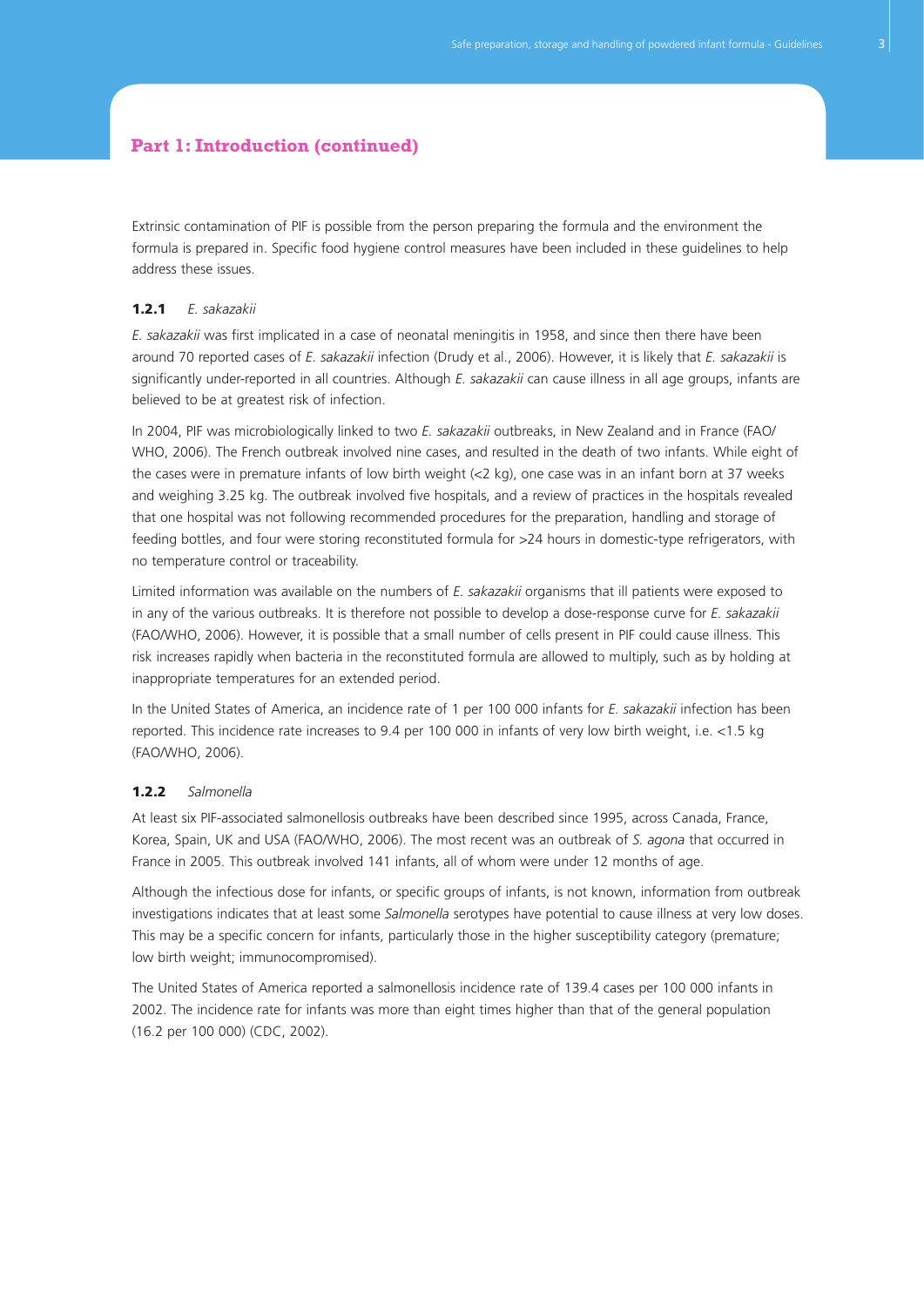#### 1.3 Populations at greatest risk of infection

Although *E. sakazakii* can cause illness in all age groups, infants (children <1 year) are at most risk with neonates and infants under two months at greatest risk. The groups of infants at greatest risk includes in particular pre-term infants, low-birth-weight (<2.5 kg) infants or immunocompromised infants. However, infants who are compromised for any other reason may also be at greater risk of *E. sakazakii* infection. Infants of HIV-positive mothers are also at risk because they may be immunocompromised and may specifically require PIF (FAO/WHO, 2004). There appear to be two distinct infant risk groups for *E. sakazakii* infection: premature infants who develop bacteraemia after one month of age, and term infants who develop meningitis during the neonatal period. Therefore, the FAO/WHO expert working group (2006) concluded that while infants appear to be the group at particular risk, neonates and also those less than two months of age are at greatest risk (FAO/ WHO, 2006).

It is very important to note that, although high-risk groups of infants have been identified, *E. sakazakii* infection has occurred in previously healthy infants outside the neonatal period (Gurtler, Kornacki and Beuchat, 2005). Furthermore, infections have occurred in both hospital and outpatient settings. For this reason, educational messages on the safe preparation and handling of PIF are required for health-care workers, parents and other infant carers.

In the case of salmonellosis, infants are more likely than the general population to experience severe illness or death. Immunocompromised infants are particularly vulnerable. While infants who are breastfed are 50% less likely to contract salmonellosis, a few reports have described the transmission of *Salmonella* via expressed breast milk (FAO/WHO, 2006).

#### 1.4 Contamination of PIF

Current manufacturing processes cannot achieve the production of sterile PIF. Contamination of PIF with *E. sakazakii* and *Salmonella* can occur intrinsically, or from extrinsic sources. Intrinsic contamination occurs at some stage during its manufacture (e.g. from the manufacturing environment, or from raw ingredients).

Recent data point to differences in the microbial ecology of *Salmonella* spp. and *E. sakazakii*. *E. sakazakii* is more commonly found in the manufacturing environment than *Salmonella*. Surveys have identified *E. sakazakii* in 3-14% of PIF samples (FAO/WHO, 2006), but the levels of contamination reported have been low: 0.36- 66.0 cfu/100 g (Forsythe, 2005). In contrast, *Salmonella* is rarely found in PIF. In one survey, no *Salmonella* were found in samples from 141 different formulas (Muytjens, Roelofs-Willemse and Jasper, 1988). The current Codex specification for *Salmonella* is the absence of organisms in 60 samples of 25 g each. Specific criteria for *E. sakazakii*, however, are not included, but come under the general category of coliforms (CAC, 1979). The standard requires a minimum of 4 to 5 samples with <3 coliforms/g and a maximum of 1 in 5 control samples with levels >3 but <20 coliforms/g. This is currently under review in the Codex Committee on Food Hygiene.

Extrinsic contamination can occur when contaminated utensils (e.g. spoons, blenders, bottles, teats) are used for preparing or feeding PIF, or contamination may occur from the preparation environment.

While *E. sakazakii* and *Salmonella* do not grow in dry PIF, they can survive for long periods. *E. sakazakii* has been shown to survive up to and beyond one year in dry PIF (Forsythe, 2005). Reconstituted PIF, however, provides an ideal environment for the growth of pathogens. Storage of reconstituted PIF at temperatures not more than 5 °C will prevent the growth of *Salmonella* and *E. sakazakii*. However, held above this temperature (e.g. at room temperature), there is the potential for rapid growth of *E. sakazakii* or *Salmonella*, particularly if held for extended periods.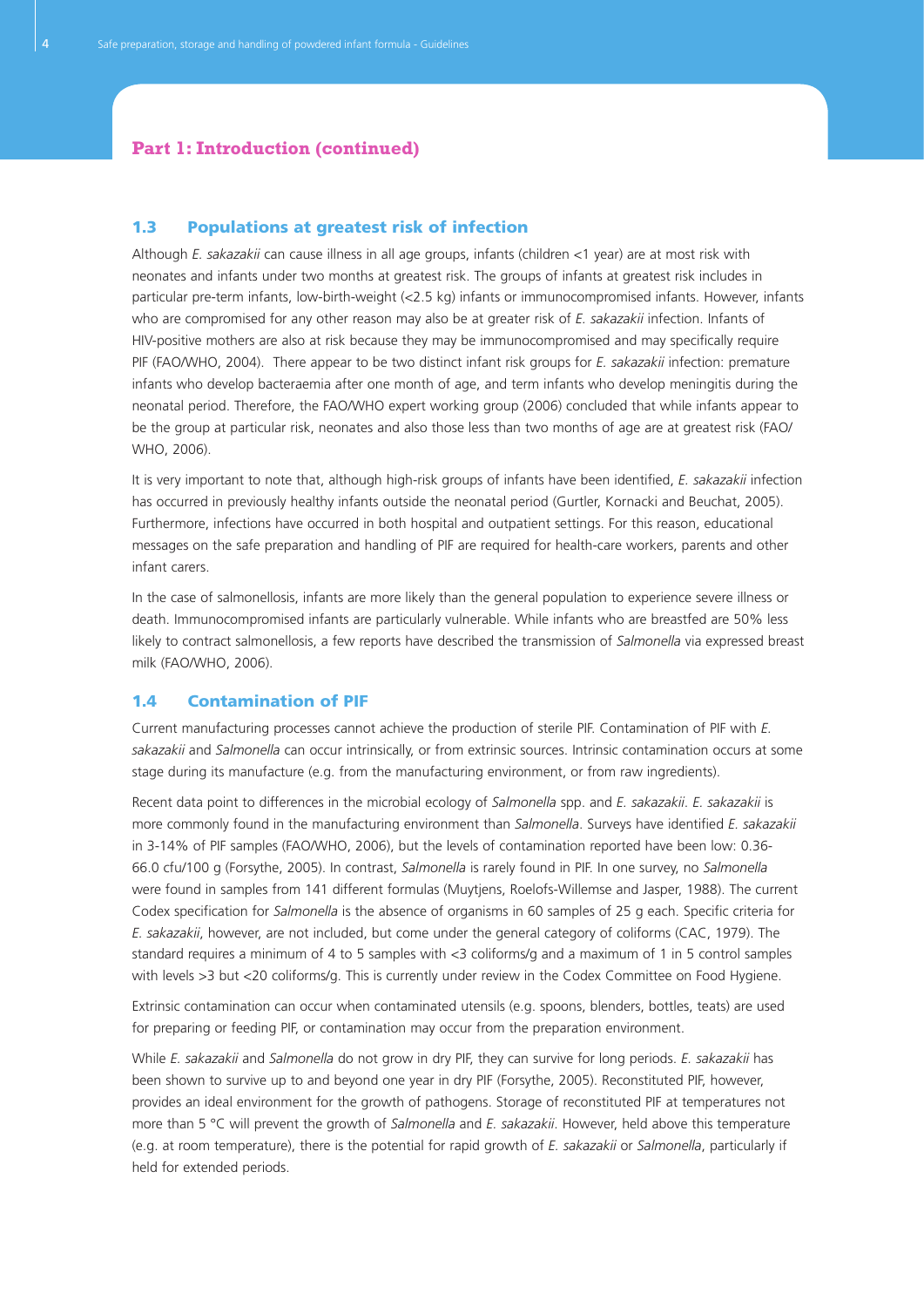#### 1.5 Breastfeeding recommendation

WHO recommends that infants should be exclusively breastfed for the first six months of life to achieve optimal growth, development and health. Thereafter, to meet their evolving nutritional requirements, infants should receive nutritionally adequate and safe complementary foods while breastfeeding continues for up to two years of age or beyond (WHO/UNICEF, 2003).

It is important to support breastfeeding and promote its benefits to infants and young children. There are, however, instances where breast milk is not available, where the mother is unable to breastfeed, where they have made an informed decision not to breastfeed, or where breastfeeding is not appropriate, e.g. where the mother is taking medication that is contraindicated for breastfeeding or the mother is HIV-positive<sup>1</sup>. Similarly, some very low-birth-weight babies may not be able to breastfeed directly, and in some cases expressed breast milk may not be available at all or available in insufficient quantities.

Infants who are not breastfed require a suitable breast-milk substitute, for example, an infant formula prepared in accordance with the present guidelines.

#### 1.6 Purpose

The purpose of this document is to deliver recommendations on the safe preparation, storage and handling of PIF, in order to reduce the risk of infection from *E. sakazakii* and *S. enterica*. In principle, infant formula should be used only when medically indicated<sup>2</sup> in accordance with the 10 Steps of the WHO/UNICEF Baby-Friendly Hospital Initiative (BFHI) (Appendix 2).

These present guidelines are considered to be a generic document that will provide guidance and support for countries and governments. When adapted at the country level, conditions (i.e. climatic and socioeconomic differences, etc.) within the country should be reflected. Individual countries should outline minimum training requirements for parents, caregivers, and staff in hospitals and day-care centres.

Specific details of illness associated with PIF, sources of contamination, characteristics of *E. sakazakii* and *Salmonella* have been covered in full in FAO/WHO reports (FAO/WHO, 2004, 2006) and are therefore only summarized in this document (Sections 1.2-1.4).

#### 1.7 Scope

These guidelines provide recommendations for the preparation of PIF in care settings and in the home.

The guidelines in this document apply only to the preparation of PIF for infants no more than 12 months (as defined in Codex ALINORM 07/30/26) (CAC, 2007). Follow-up formula (as defined in Codex Standard 156- 1987) (CAC, 1987) and formula for special medical purposes intended for infants (as defined in Codex Alinorm 07/30/26, Appendix II) (CAC, 2007) are considered outside the scope of this document. However, it should be noted that, in the absence of other guidance, the preparation of these formulas should follow that of PIF for infants no more than 12 months.

<sup>1</sup> Exclusive breastfeeding is recommended for HIV-infected women for the first 6 months of life unless replacement feeding is acceptable, feasible, affordable, sustainable and safe for them and their infants before that time. When replacement feeding is acceptable, feasible, affordable, sustainable and safe, avoidance of all breastfeeding by HIV-infected women is recommended. http://www.who.int/child-adolescenthealth/publications/NUTRITION/consensus\_statement.htm

<sup>2</sup> The marketing of PIF should meet the requirements of the WHO/UNICEF International Code of Marketing of Breast-Milk Substitutes (WHO, 1981) and all relevant resolutions of the World Health Assembly. The aim of the Code is to contribute to the provision of safe and adequate nutrition for infants, by the protection and promotion of breastfeeding, and by ensuring the proper use of breast-milk substitutes, when these are necessary, on the basis of adequate information and through appropriate marketing and distribution.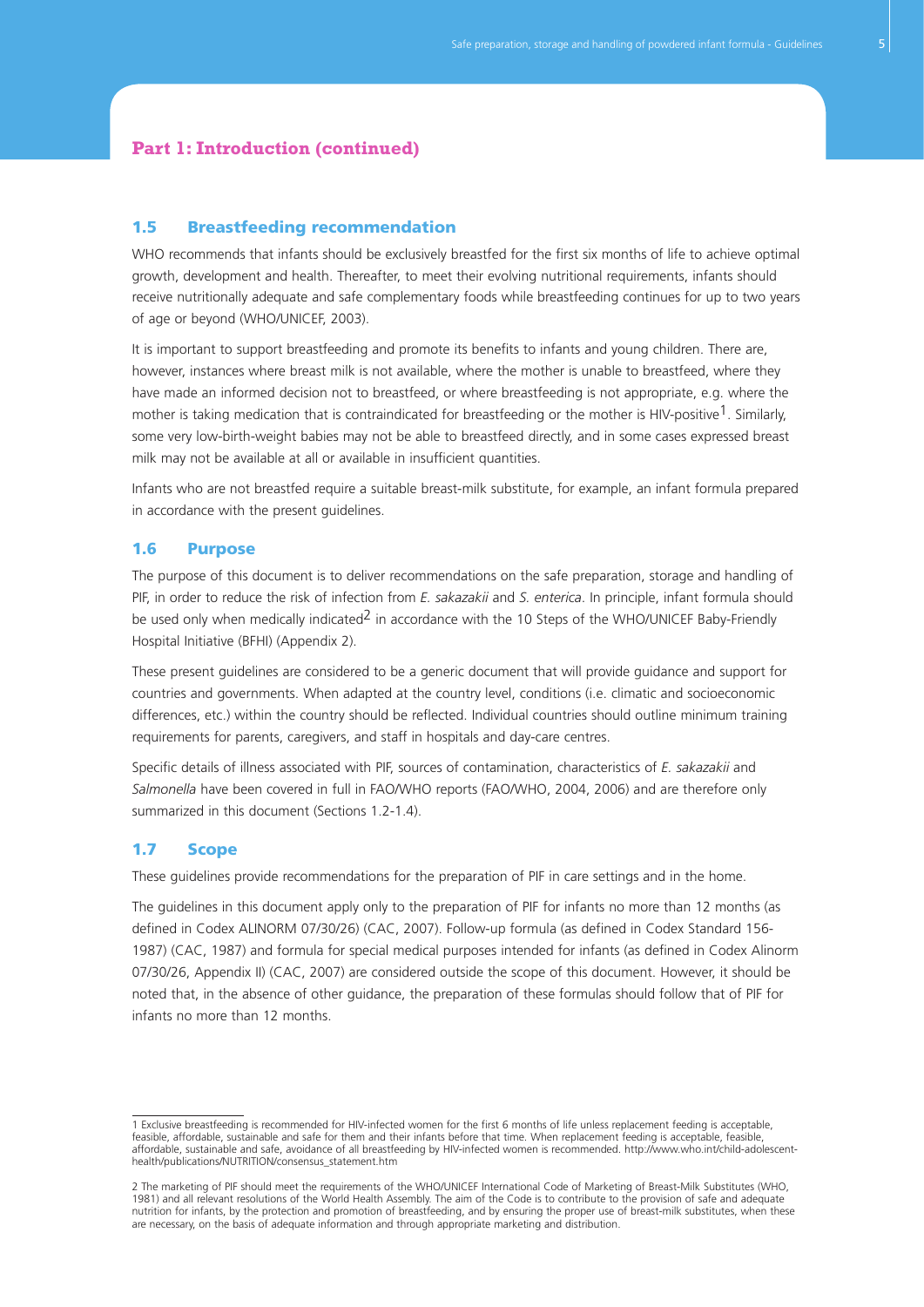#### 1.8 Assumptions behind the recommendations

As PIF may contain pathogens, one of the recommendations from the joint FAO/WHO meeting in Geneva, 2004 (FAO/WHO, 2004), and the basis for the WHA resolution request, was that guidance on the preparation, use and handling of PIF is required because many people who prepare PIF (both general public and health professionals) are not aware of the risks associated with this product, nor are they familiar with best practice for its reconstitution.

The recommendations are largely based on the findings of a FAO/WHO risk assessment on *E. sakazakii* in PIF, conducted in January 2006 (FAO/WHO, 2006). The quantitative risk assessment model that was developed calculates the increase or decrease in the relative risk associated with different feeding practices, compared to a baseline scenario.

These recommendations apply to persons preparing and handling PIF in care settings and in the home. In general, a dramatic reduction in risk is achieved when PIF is reconstituted with water that is no less than 70 °C. Risk is controlled by minimizing the time from preparation to consumption.

These recommendations are made under the assumption that the person preparing PIF has access to safe water; soap; a clean preparation environment; boiling water; and refrigeration. Where water quality is poor, boiling, chlorination and filtration are important means to inactivate microbial pathogens and make the water safe. To disinfect water: bring to a rolling boil; add 3-5 drops of bleach to 1 litre of water; or physically remove pathogens with the appropriate filter.

In certain circumstances (e.g. developing countries, or in the case of emergencies) one or more of these resources may be unavailable. In these cases, the simplest, most effective measures for reducing the risk of illness from the use of PIF are:

- Reconstitution with boiling water and consumption as soon as the formula is cool.
- Where boiling water is not available, reconstitute PIF with safe water at room temperature, and consume immediately.

#### 1.9 Training

All persons preparing feeds from PIF should be informed about the risk associated with PIF and trained in or informed about its safe preparation according to these guidelines. As these guidelines recommend the use of very hot water, additional information or training, or both, should be provided on the safe handling of hot water. The present guideline document is divided into two main sections. Part 2 provides guidance for the preparation of PIF in care settings, and part 3 provides guidance for the preparation of PIF in the home environment. Both sections include a rational for the recommendations provided. Both environments have many similarities and therefore part of the guidance and rational is very similar between the two sections. Depending on the targeted end user, specific guidance material using either part 2 or part 3 should be developed.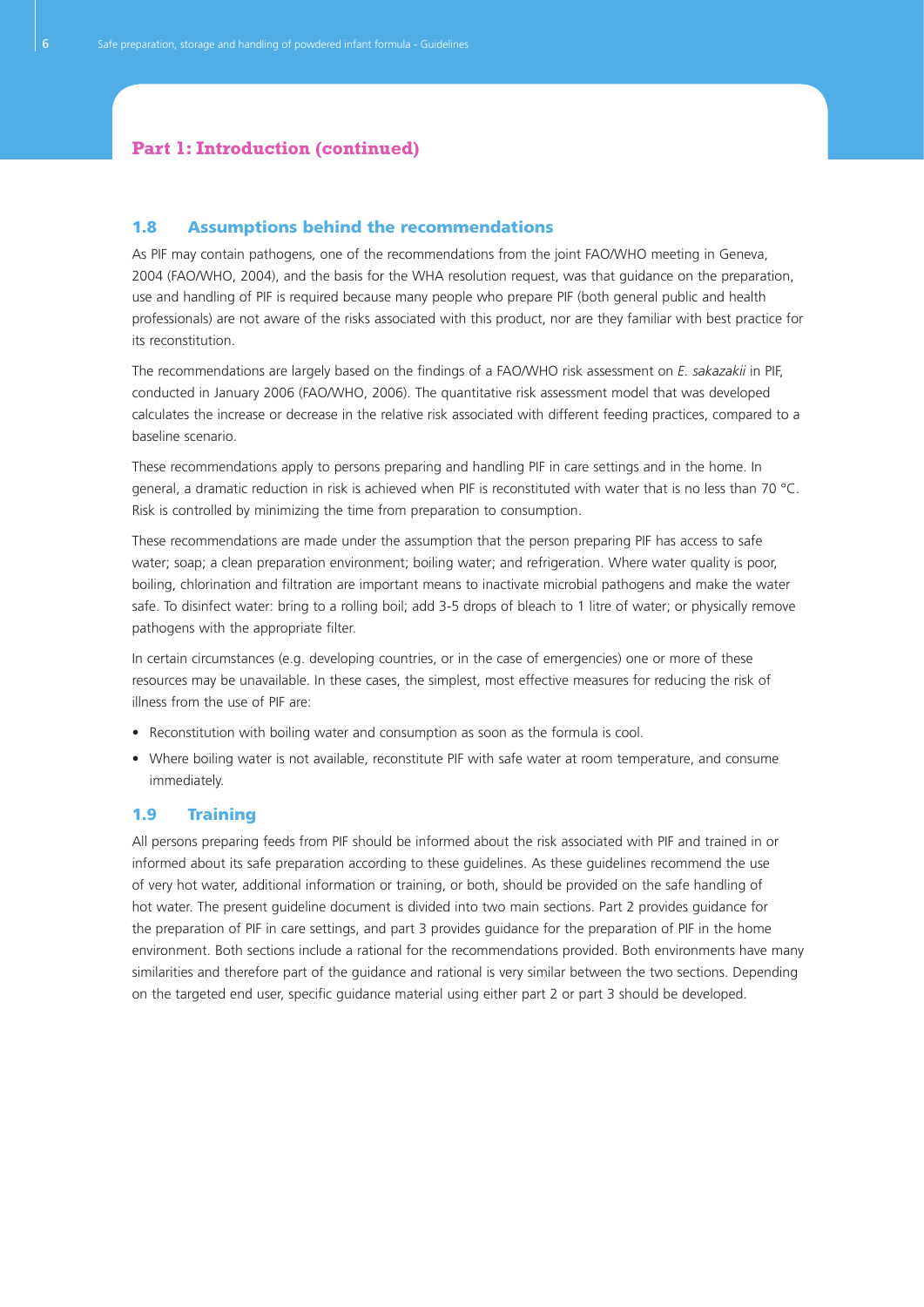# Care Settings **Part 2: In Care Settings Part 2: In**

|       | 2.1 Recommendations                                             | 8  |
|-------|-----------------------------------------------------------------|----|
|       | 2.1.1 Use of infant formula                                     | 8  |
|       | 2.1.2 General requirements                                      | 8  |
| 2.1.3 | Cleaning and sterilization of feeding and preparation equipment | 8  |
| 2.1.4 | Preparing a feed using PIF                                      | 9  |
| 2.1.5 | Preparing feeds in advance for later use                        | 10 |
| 2.1.6 | Re-warming stored feeds                                         | 10 |
|       | 2.1.7 Transporting feeds                                        | 10 |
| 2.1.8 | Holding and feeding times                                       | 11 |
|       | 2.2 Rationale behind recommendations                            | 11 |
|       | 2.2.1 Choice of infant formula                                  | 11 |
|       | 2.2.2 General requirements                                      | 11 |
| 2.2.3 | Good hygienic practice                                          | 12 |
| 2.2.4 | Cleaning and sterilizing feeding and preparation equipment      | 12 |
|       | 2.2.5 Temperature of reconstitution water                       | 12 |
| 2.2.6 | Volume of container for preparing batches                       | 12 |
| 2.2.7 | Holding and feeding times                                       | 13 |
| 2.2.8 | Labelling of feed                                               | 13 |
|       | 2.2.9 Storage of prepared feeds                                 | 13 |
|       | 2.2.10 Re-warming stored feeds                                  | 14 |
|       | 2.2.11 Transporting prepared feeds                              | 14 |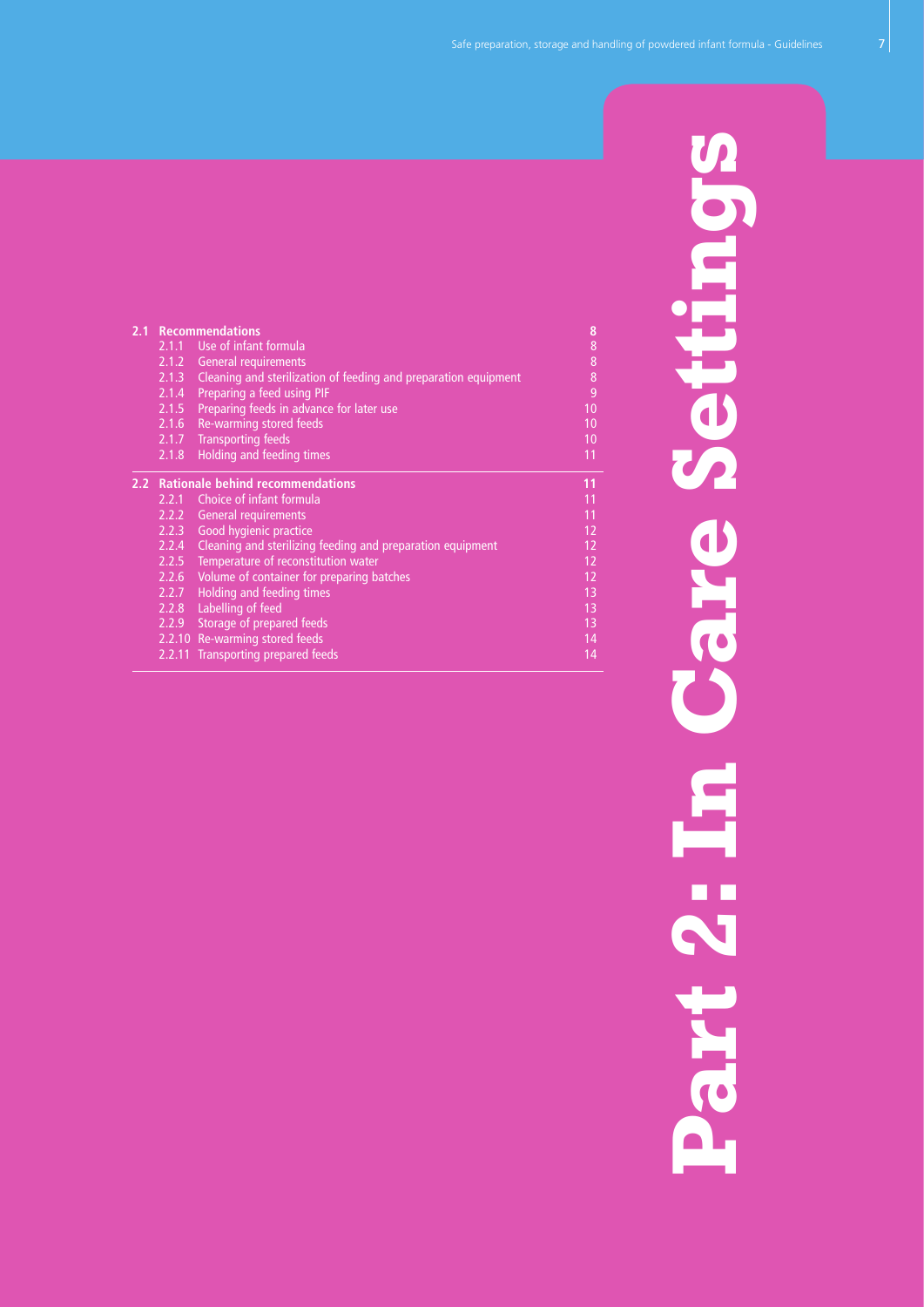### **Part 2: In Care Settings**

PIF is not a sterile product and may be contaminated with pathogens that can cause serious illness. Correct preparation and handling reduces the risk of illness.

Where available, commercially sterile ready-to-feed liquid infant formula should be used for infants at greatest risk. Sterile liquid infant formula does not contain pathogenic microorganisms and so does not pose a risk of infection. However, its use may not always be an option, and the use of PIF may be required.

PIF is not a sterile product and may contain harmful bacteria. Reconstituted PIF provides an ideal environment for the growth of these pathogens. Even if present in powdered formula at very low levels, inappropriate preparation and handling of reconstituted PIF provides ideal conditions for these pathogens to multiply, which greatly increases the risk of infection. However, the risk of illness can be reduced if PIF is prepared safely and handled correctly.

Care settings include hospitals and day-care centres such as crèches. Hospitals, especially intensive care units, that provide care for vulnerable infants are at greatest risk of *E. sakazakii* infection, as discussed earlier.

Hospitals and day-care centres may also be required to prepare large batches of PIF in advance, for later use. This practice may increase the risk of *E. sakazakii* infection if not carried out correctly.

Because PIF is not a sterile product, there is an innate risk of infection with bacteria such as *E. sakazakii*. The recommendations below outline best practice for the preparation, storage and handling of PIF in care settings in order to reduce the risk of infection with *E. sakazakii*. These recommendations are also appropriate for reducing the risk of infection with *Salmonella*.

#### 2.1 Recommendations

#### 2.1.1 Use of infant formula

- 1. Infant formula should be selected based on the medical needs of the infant.
- 2. Where available, use commercially sterile liquid infant formula for infants at greatest risk.

#### 2.1.2 General requirements

- 1. Each institution should establish written guidelines for the preparation and handling of PIF.
- 2. The implementation of guidelines should be monitored.
- 3. Personnel preparing PIF should be fully trained according to the guidelines and trained in hygiene requirements for food preparation.
- 4. There should be full traceability of PIF prepared in care settings.
- 5. There should be a clean dedicated area for preparation and storage of PIF. Additional guidance on the layout of the preparation room should be communicated at country level.

#### 2.1.3 Cleaning and sterilization of feeding and preparation equipment

It is very important that all equipment used for feeding infants and for preparing feeds has been thoroughly cleaned and sterilized before use.

- 1. Hands should always be washed thoroughly with soap and water before cleaning and sterilizing feeding and preparation equipment (as described below). In care settings, a dedicated hand-washing sink is recommended.
- 2. Cleaning: wash feeding and preparation equipment (e.g. cups, bottles, teats and spoons) thoroughly in hot soapy water. Where feeding bottles are used, clean bottle and teat brushes should be used to scrub inside and outside of bottles and teats to ensure that all remaining feed is removed.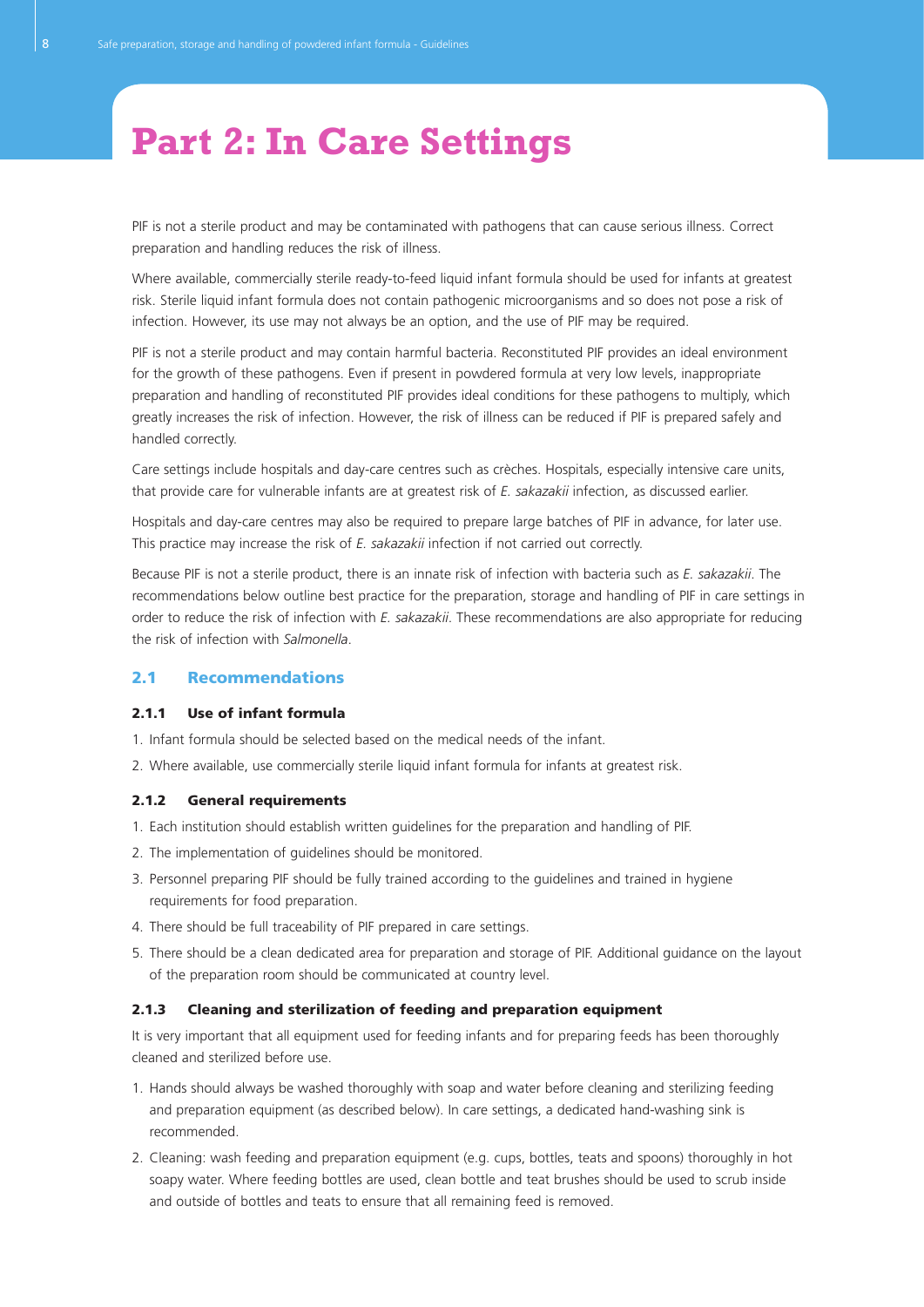- 3. After washing feeding and preparation equipment, rinse thoroughly in safe water.
- 4. Sterilizing: if using a commercial sterilizer, follow manufacturer's instructions. Feeding and preparation equipment can also be sterilized by boiling:
	- a. fill a large pan with water and completely submerge all washed feeding and preparation equipment, ensuring that there are no trapped air bubbles;
	- b. cover the pan with a lid and bring to a rolling boil, making sure the pan does not boil dry; and
	- c. keep the pan covered until the feeding and preparation equipment is needed.
- 5. Hands should be washed thoroughly with soap and water before removing feeding and preparation equipment from a sterilizer or pan. The use of sterilized forceps for handling sterilized feeding and preparation equipment is recommended.
- 6. To prevent recontamination, it is best to remove feeding and preparation equipment just before it is required for use. If equipment is removed from the sterilizer and not used immediately, it should be covered and stored in a clean place. Feeding bottles can be fully assembled to prevent the inside of the sterilized bottle and the inside and outside of the teat from becoming contaminated.

#### 2.1.4 Preparing a feed using PIF

It is best to prepare feeds fresh each time and to feed immediately. Hospitals and other care settings will be required to prepare feeds for many infants. Ideally, each feed should be prepared in an individual feeding cup or bottle. However, in certain circumstances, feeds are mixed in larger containers, and then transferred into individual feeding cups or bottles. This practice poses a risk because PIF is more susceptible to contamination in large, open containers. Also, large volumes of feed take much longer to cool, leaving the potential for growth of harmful bacteria. The recommendations below outline the safest practice for preparing feed in individual containers or in batches for immediate consumption:

- 1. Clean and disinfect a surface on which to prepare the feed.
- 2. Wash hands with soap and water, and dry using a clean cloth or a single-use napkin.
- 3. Boil a sufficient volume of safe water. If using an automatic kettle, wait until the kettle switches off; otherwise make sure that the water comes to a rolling boil. Note: bottled water is not sterile and must be boiled before use. Microwave ovens should never be used in the preparation of PIF as uneven heating may result in 'hot spots' that can scald the infant's mouth.
- 4. Taking care to avoid scalds, pour the appropriate amount of boiled water, which has been allowed to cool slightly, but not below 70 °C, into a cleaned and sterilized feeding cup or bottle. The temperature of the water should be checked using a sterile thermometer.
	- a. If making a batch in a larger container: the container should have been cleaned and sterilized. It should be no larger than 1 litre, be made from food-grade material and be suitable for pouring hot liquids.
- 5. To the water, add the exact amount of formula as instructed on the label. Adding more or less powder than instructed could make infants ill.
	- a. If using feeding bottles: assemble the cleaned and sterilized parts of the bottle according to the manufacturer's instructions. Shake or swirl gently until the contents are mixed thoroughly, taking care to avoid scalds.
	- b. If using feeding cups: mix thoroughly by stirring with a cleaned and sterilized spoon, taking care to avoid scalds.
	- c. If preparing a batch in a larger container: stir formula using a cleaned and sterilized spoon to ensure even mixing. Immediately pour into individual feeding cups or bottles, taking care to avoid scalds.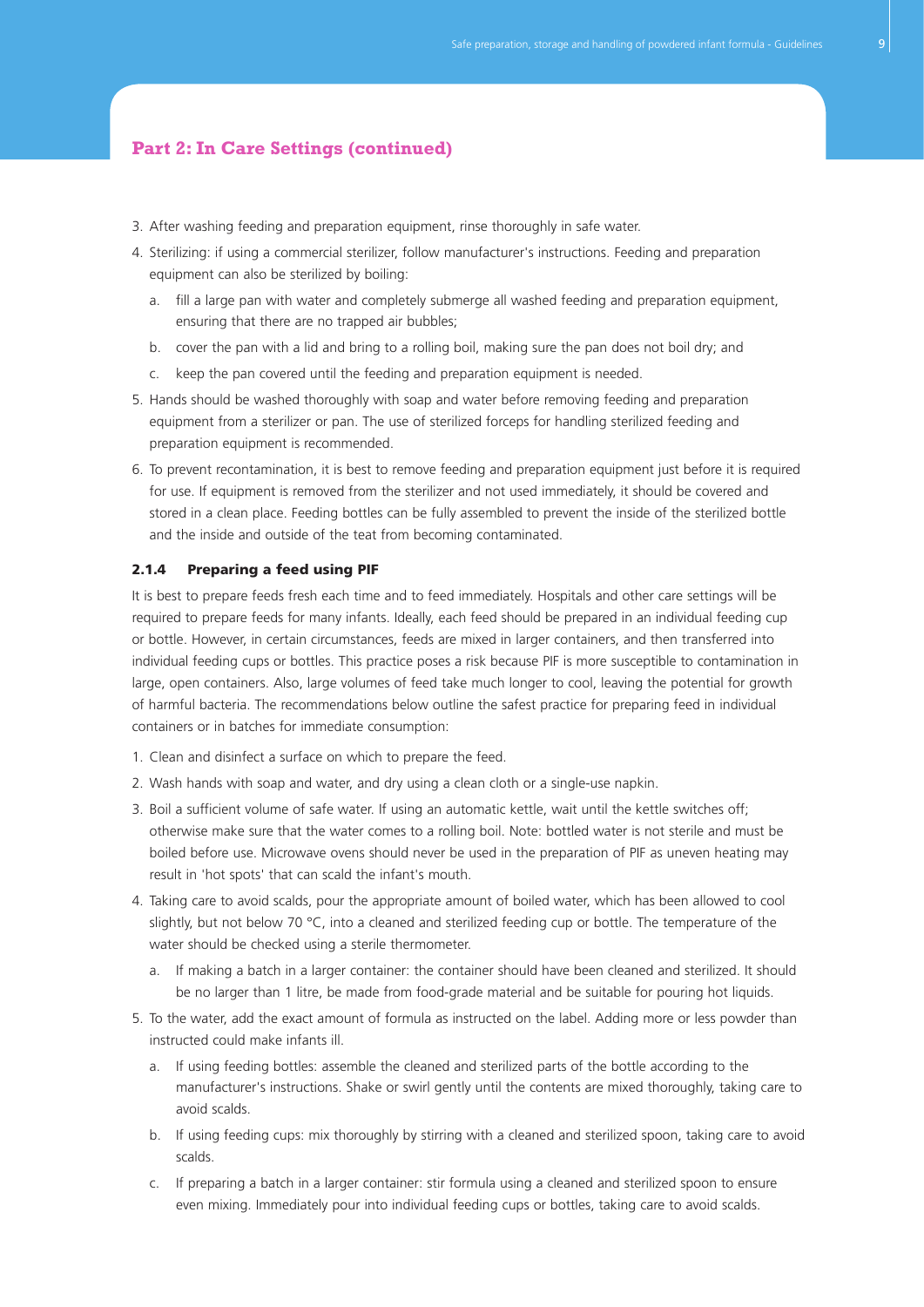- 6. Cool feeds quickly to feeding temperature by holding under a running tap, or placing in a container of cold water or iced water. Ensure that the level of the cooling water is below the top of the feeding cup or the lid of the bottle.
- 7. Dry the outside of the feeding cup or bottle with a clean or disposable cloth and label with appropriate information, such as type of formula, infant's name or ID, time and date prepared, and preparer's name.
- 8. Because very hot water has been used to prepare the feed, it is essential that the feeding temperature is checked before feeding in order to avoid scalding the infant's mouth. If necessary, continue cooling as outlined in step 6 above.
- 9. Discard any feed that has not been consumed within two hours.

#### 2.1.5 Preparing feeds in advance for later use

It is best to make PIF fresh for each feed and to consume immediately, as reconstituted PIF provides ideal conditions for the growth of harmful bacteria. For practical reasons, feeds may need to be prepared in advance. In care or institutional settings, feeds may have to be prepared in batches and stored until required. The steps below outline the safest practice for preparing feeds in advance and storing for later use. If refrigeration is not available, feeds should be prepared fresh and consumed immediately. They should not be prepared in advance for later use.

- 1. Follow steps 1 to 7 in Section 2.1.4. If using feeding cups, a batch of formula should be prepared in a clean, sterilized jar or container that is no larger than 1 litre and has a lid. The prepared PIF can be refrigerated in the lidded container and dispensed into cups as needed.
- 2. Place cooled feeds in a dedicated refrigerator. The temperature of the refrigerator should be no higher than 5 °C and should be monitored daily.
- 3. Feeds can be stored in the refrigerator for up to 24 hours.

It is not recommended that batches of formula are cooled and stored in large volumes as large volumes can promote inadequate cooling and hence lead to the growth of harmful bacteria.

#### 2.1.6 Re-warming stored feeds

- 1. Remove feeds from the refrigerator just before they are needed.
- 2. Re-warm for no more than 15 minutes.
- 3. To ensure that the feed heats evenly, periodically shake or swirl the feed in its covered container. Note: microwave ovens should never be used for re-warming feeds as uneven heating may result in 'hot spots' that may scald the infant's mouth.
- 4. Check feeding temperature in order to avoid scalding the infant's mouth.
- 5. Discard any re-warmed feed that has not been consumed within two hours.

#### 2.1.7 Transporting feeds

In many care settings, feeds are prepared in a central preparation area, and transported to different wards, etc. Transporting prepared feeds poses a risk as it increases the time from preparation to consumption, providing the opportunity for growth of harmful bacteria. If feeds will not be consumed within two hours of preparation, they should be refrigerated before transportation, transported under refrigerated (or cool) conditions, and reheated at the destination. The recommendations below outline the safest practice for transporting prepared feeds: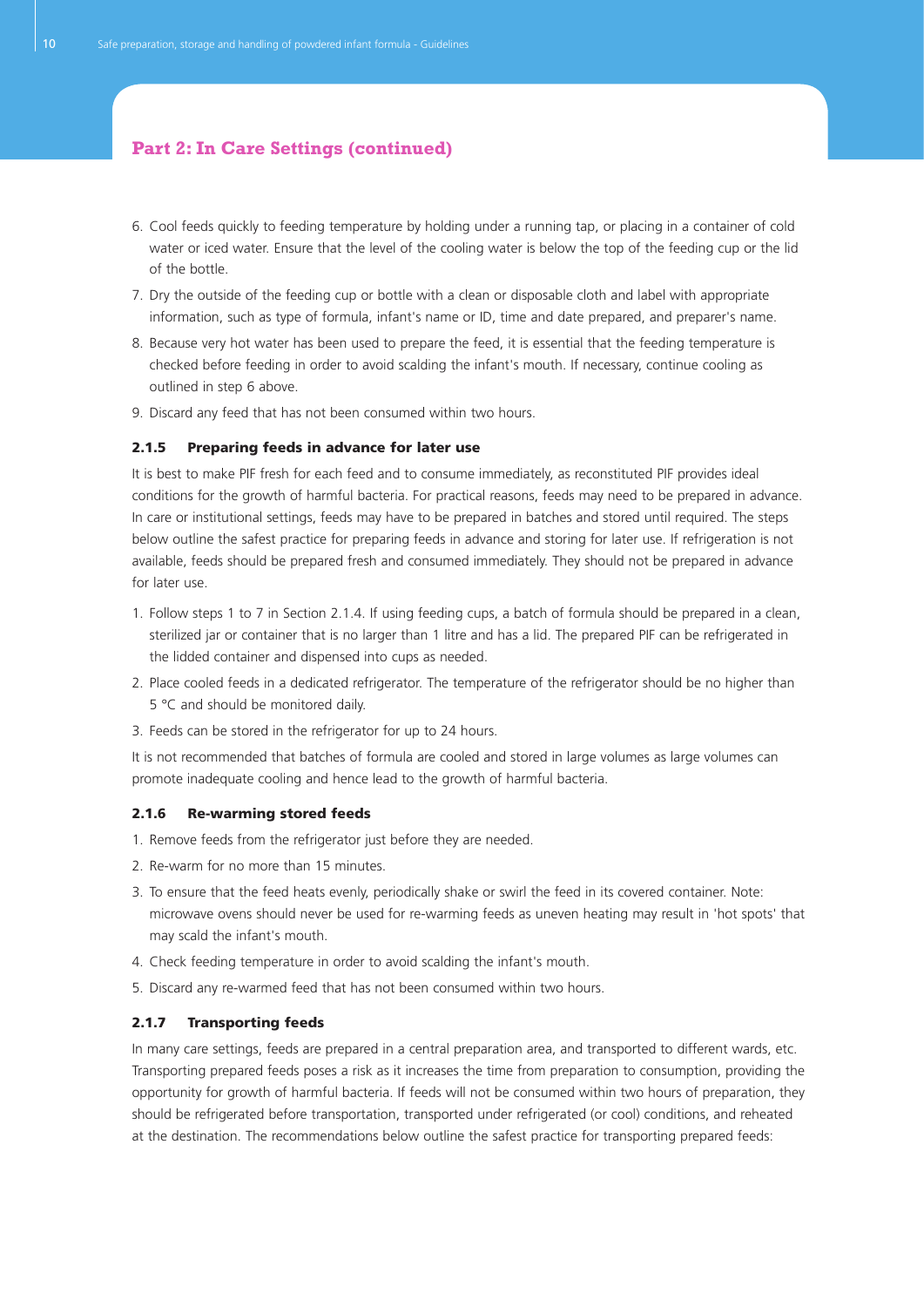- 1. If feed will be consumed within two hours of preparation:
	- a. prepare feeds as in Section 2.1.4; and
	- b. transport and use immediately.
- 2. If feed will not be consumed within two hours of preparation:
	- a. prepare feed and place in the refrigerator as outlined in Section 2.1.5;
	- b. ensure that feed is cold before transporting;
	- c. to transport, only remove from the refrigerator immediately before transporting;
	- d. transport the cold feed to its destination (for transport taking over 30 minutes, refrigeration or cool bags are recommended); and
	- e. re-warm at the destination, as in Section 2.1.6; or
	- f. alternatively, feeds transported under cool or refrigerated conditions can be returned to a refrigerator at the destination and used within 24 hours from preparation. Feeds that have been warmed up or feeds that have been partially consumed must not be returned to the refrigerator and should be discarded if not consumed within 2 hours.

#### 2.1.8 Holding and feeding times

- 1. Discard any feed that has not been consumed within two hours from preparation (unless refrigerated).
- 2. Prepared feeds can be held in the refrigerator ( $\leq$ 5 °C) for up to 24 hours.
- 3. Discard all leftover feed.
- 4. Preferably, the hang-time for continuous or bolus feeds should be no more than two hours at room temperature.
- 5. Continuous or bolus feeds should not be warmed during feeding.

#### 2.2 Rationale behind recommendations

#### 2.2.1 Choice of infant formula

Infant formula should be selected based on the medical needs of the infant.

Where feasible, sterile liquid infant formula should be used in care settings, especially when feeding highrisk infants. These feeds do not contain harmful bacteria. Care settings, such as neonatal intensive care units, provide care for infants at greatest risk of *E. sakazakii* infection, i.e. neonates and those less than two months of age. However, sterile liquid infant formula is not always available (e.g. for infants who have special dietary needs), and PIF might be used instead.

#### 2.2.2 General requirements

The preparation of feeds in institutions such as hospitals should be carefully controlled. This is because large volumes of feeds may need to be prepared, and the infants consuming feeds in these settings may be at particular risk of infection.

In order to help control the preparation of feeds from PIF, a dedicated area for preparation and storage of feeds should be provided to reduce the risk of cross-contamination with harmful bacteria. Each institution should establish written guidelines for the preparation and handling of feeds prepared from PIF, the implementation of which should be monitored. This ensures consistent and safe handling. Full training should be given to staff preparing feeds, so that they understand the risks involved with PIF and know what steps to take to ensure these risks are reduced or controlled.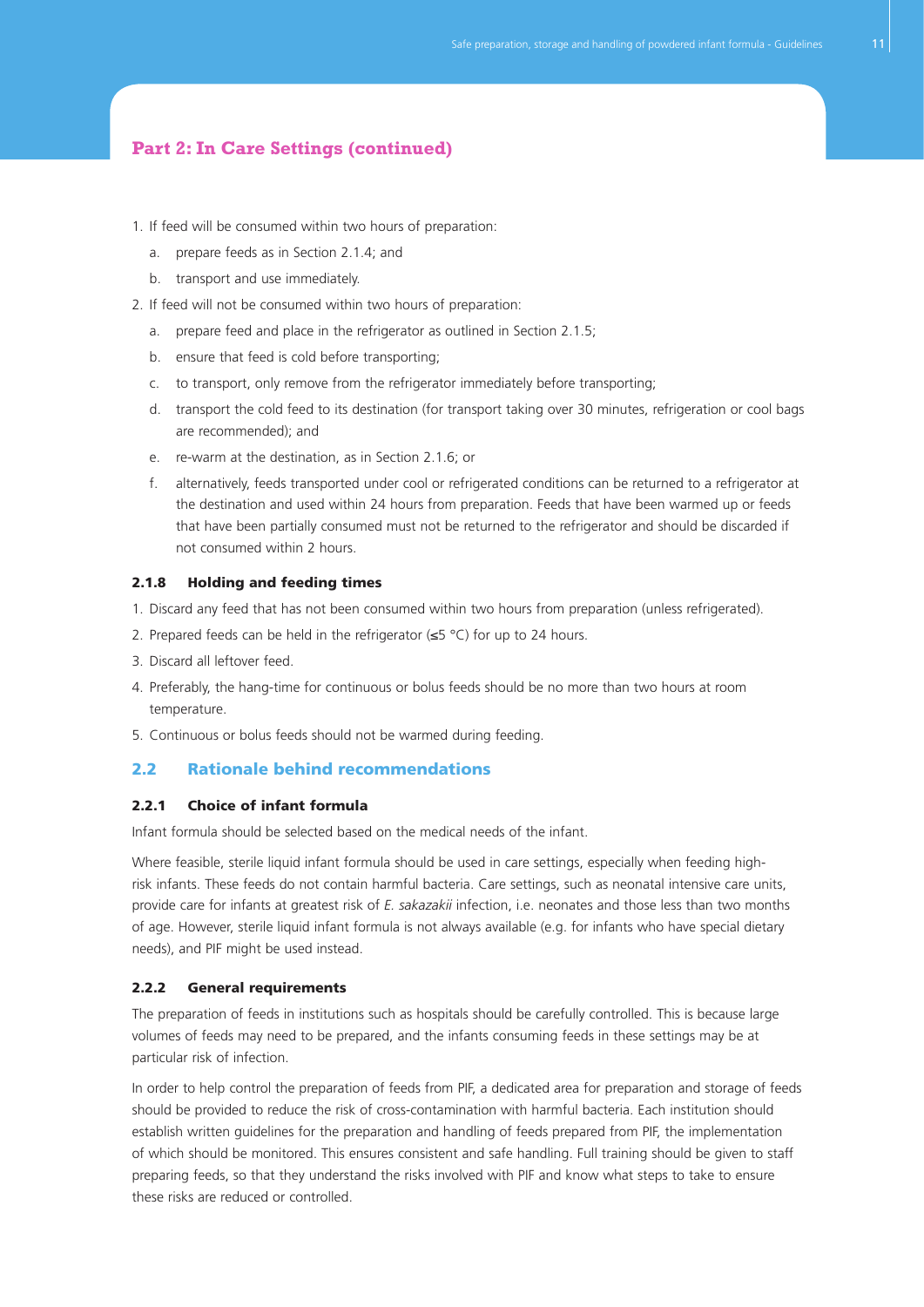#### 2.2.3 Good hygienic practice

Poor hygiene has been reported as the probable cause of some *E. sakazakii* outbreaks (Forsythe, 2005). The person preparing the feed should clean and disinfect the preparation surface and wash hands with soap and water before preparing a feed. This is because harmful bacteria can be carried on hands and can also be present on surfaces. Washing hands and cleaning and disinfecting surfaces reduces the risk of feeds becoming contaminated during preparation.

Hands must also be washed after using the toilet and after diaper changing because harmful bacteria, including *E. sakazakii* (Drudy et al., 2006), have been found in the urine and stools of infants. These bacteria can easily be carried on the hands and contaminate feed during its preparation.

#### 2.2.4 Cleaning and sterilizing feeding and preparation equipment

Outbreaks of *E. sakazakii* infection have been attributed to equipment used for preparing feeds (Gürtler et al., 2005). *E. sakazakii* is widespread in the environment and has been shown to attach and grow (from 'Biofilms') on surfaces commonly used in infant feeding equipment, such as latex, silicon and stainless steel. It is therefore important that all infant feeding and preparation equipment (e.g. feeding cups, bottles, rings and teats) has been thoroughly cleaned and sterilized before use, since the formation of biofilms on such equipment may result in reservoirs of infection that can continually contaminate feeds (Iversen, Lane and Forsythe, 2004).

#### 2.2.5 Temperature of reconstitution water

According to the FAO/WHO risk assessment (FAO/WHO, 2006), risk is dramatically reduced when PIF is reconstituted with water that is no less than 70 °C, as this temperature will kill any *E. sakazakii* in the powder. This level of risk reduction holds even if feeding times are extended (i.e. up to two hours), and even if ambient room temperature reaches 35 °C. Consequently, reconstituting PIF with water no less than 70 °C dramatically reduces the risk to all infants, even slow feeding infants and infants in warm climates where refrigeration for the prepared formula may not be readily available (e.g. developing countries).

When PIF is prepared with water that is less than 70  $\degree$ C, it does not reach a high enough temperature to completely inactivate *E. sakazakii* present in the powder. This is a concern for the two following reasons: a) A small number of cells may cause illness, therefore it is important that cells present in the PIF are destroyed; and b) there is potential for surviving cells to multiply in the reconstituted formula. This risk is increased when the reconstituted formula is held for extended periods above refrigeration temperature.

Concerns have been raised over the use of very hot water for reconstituting PIF, but risk of *E. sakazakii* is only dramatically reduced when water at a temperature of no less than 70  $\degree$ C is used (see Appendix 3). Currently, the instructions on many PIF products lead to PIF being reconstituted with water that is around 50 °C. But, according to the FAO/WHO risk assessment, reconstitution with 50  $^{\circ}$ C water generally results in the greatest increase in risk, unless the reconstituted formula is consumed immediately. Under no circumstances is risk reduced when PIF is reconstituted with 50 °C water. Manufacturer's instructions should be reviewed in the light of the findings of the risk assessment.

#### 2.2.6 Volume of container for preparing batches

Often in care settings, a number of feeds are prepared in a single, large container, mixed and then transferred into bottles or feeding cups. Anecdotal evidence suggests that large volumes are prepared, and left to cool for long periods in the preparation container (refrigerated or not).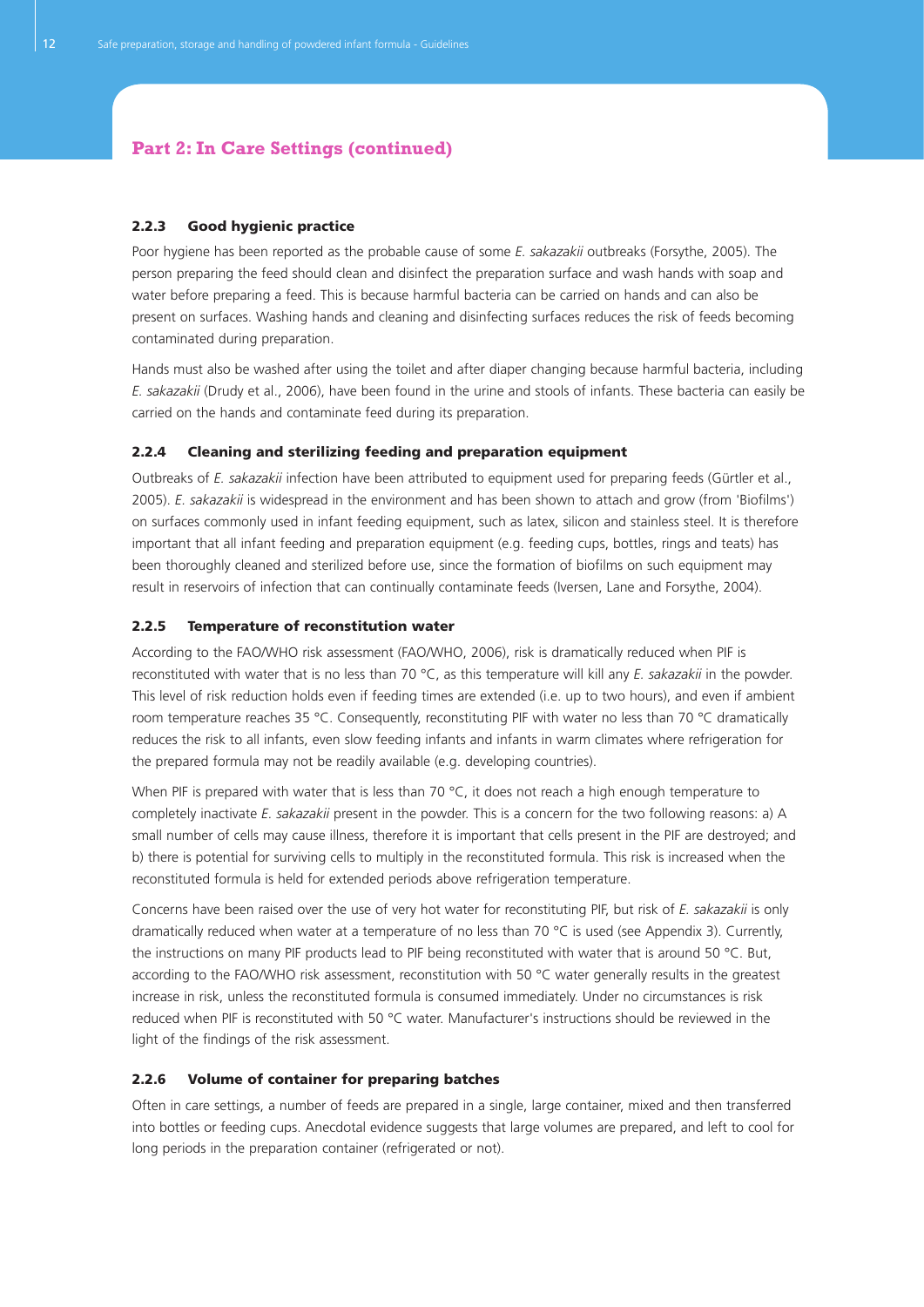Preparation in larger containers increases the risk of infection, as:

- the feed is more likely to become contaminated; and
- large volumes may take a long time to cool down, meaning that the formula remains for extended periods at a temperature that supports the growth of harmful bacteria.

The FAO/WHO risk assessment found that the use of larger containers (25 litre) for preparing and cooling feeds was associated with increased risk as a result of the slower cooling of formula, and therefore feeds should be cooled in small containers where possible.

#### 2.2.7 Holding and feeding times

According to the FAO/WHO risk assessment for *E. sakazakii* in PIF, increased feeding durations are generally associated with increased risk due to possible bacterial growth. This risk is increased for warmer ambient temperatures (30 °C and 35 °C). However, when PIF is reconstituted with ≥70 °C water, risk is dramatically reduced, and this risk reduction remains valid for feeding times of two hours. This finding has practical implications for the reduction of risk of *E. sakazakii* infection for slow-feeding infants and for infants in warm climates where ambient room temperature may be around 35 °C.

It is recommended that formula is not held at room temperature for more than two hours, even if water at no less than 70 °C is used to reconstitute PIF. This is because the feed may have become contaminated during preparation, or harmful bacteria may have been introduced into the cup or feeding bottle from the infant's mouth. Also, hot water (70 °C) may have activated bacterial spores of harmful bacteria in the formula. Holding prepared feeds above refrigeration temperature for extended periods provides the opportunity for such bacteria to grow.

#### 2.2.8 Labelling of feed

Prepared feeds should be labelled with details of the infant formula, patient's name, preparer's name and preparation time and date. As care institutions look after many infants, feeds tend to be prepared in bulk. Adequate labelling will ensure traceability of all feeds.

#### 2.2.9 Storage of prepared feeds

If feeds are not to be consumed within two hours after preparation, they should be quickly cooled immediately after preparation, and stored in a refrigerator (at a maximum temperature of  $5 \degree C$ ). Refrigerated storage, at temperatures lower than 5 °C, prevents or slows down growth of harmful bacteria. The FAO/WHO assessment showed a less than 1.3-fold increase in risk when prepared feeds were refrigerated properly.

Feed stored in the refrigerator should be used within 24 hours of preparation. Even if water no less than 70 °C was used to reconstitute PIF, spoilage bacteria may have survived that can grow at refrigeration temperatures and can cause feeds to spoil. The quality of reconstituted PIF may also deteriorate on prolonged storage. If there is an increased risk of microbial contamination in the preparation area or environment, then storage times should be reduced, or feeds made fresh and consumed immediately.

The refrigerator should be capable of bringing the formula to a temperature of no more than 5 °C within 1 hour of preparation. The temperature of the refrigerator should be monitored daily. Feeds should be cooled quickly before placing into the refrigerator as hot feeds will increase the refrigerator's temperature. Feeds can be rapidly cooled by placing under cold running water or in a bowl of cold water.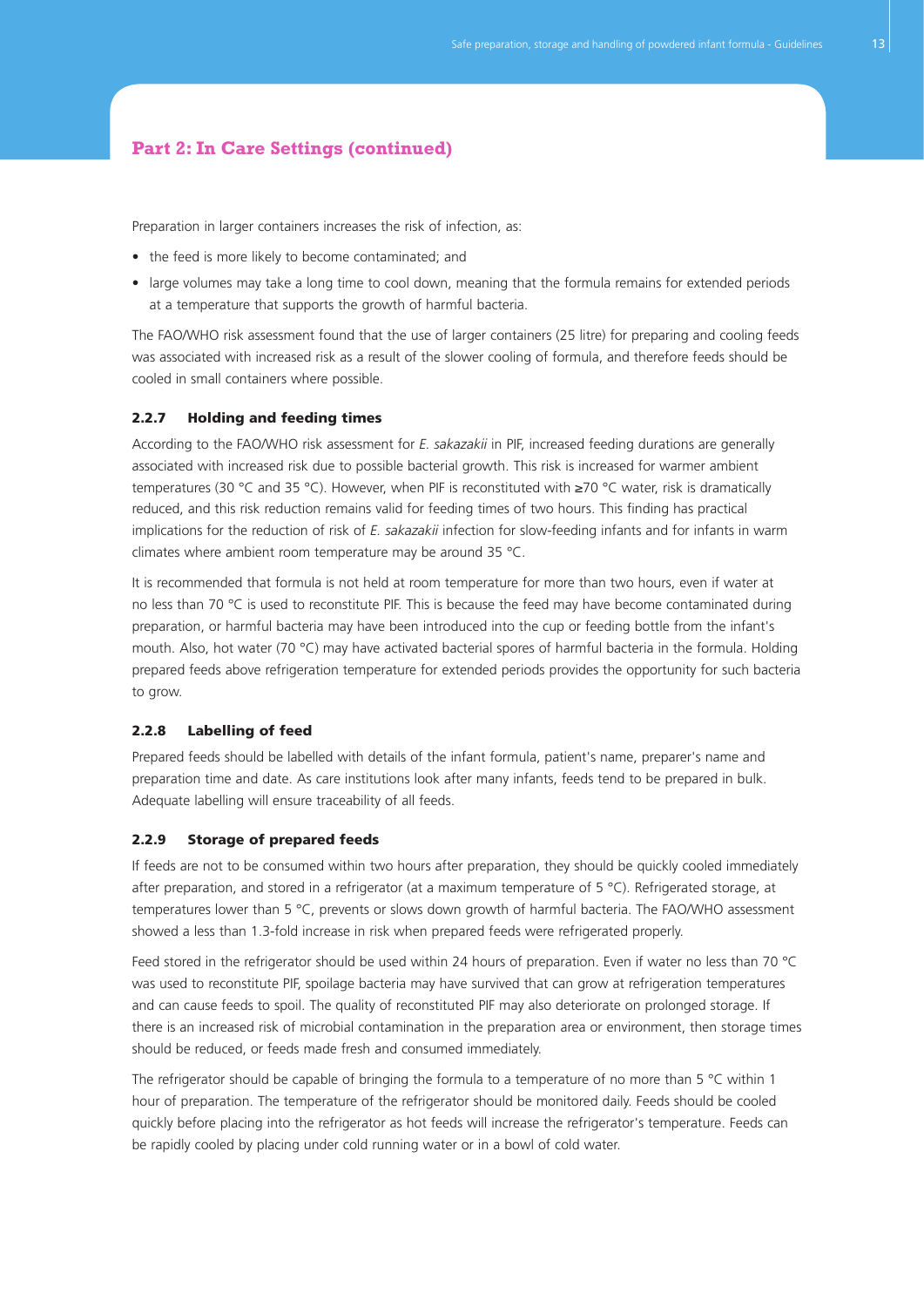#### 2.2.10 Re-warming stored feeds

Because of the possibility of growth of harmful bacteria at temperatures above 5 °C, stored formula should only be removed from the refrigerator and re-warmed immediately before feeding. Feeds should not be left warming for more than 15 minutes as re-warming for extended periods means that the feed will be held at a temperature that is ideal for the growth of harmful bacteria. Holding feed in bottle warmers for lengthy periods was reported as one of the probable causes of an outbreak of *E. sakazakii* infection (Gurtler, Kornacki and Beuchat, 2005).

#### 2.2.11 Transporting prepared feeds

In many care settings, feeds are prepared in a central preparation area, and transported to different wards or areas of the facility. Transporting prepared feeds poses a risk of infection as it increases the time from preparation to consumption, providing the opportunity for growth of harmful bacteria.

Because of this potential for growth, feeds that will not be consumed within two hours of preparation should be quickly cooled and refrigerated until the temperature of the feed is reduced to a temperature of no more than 5 °C. The cooled formula can then be transported to its destination. At the destination, feeds can be rewarmed for feeding (Section 2.2.10). Alternatively, feeds can be returned to a refrigerator and used within 24 hours from preparation.

If transport takes longer than 30 minutes, it is recommended that feeds are transported under refrigerated conditions in order to prevent feeds from warming up. If refrigerated transport is not available, feeds can be transported in a cooled container, such as a cool bag containing ice-packs.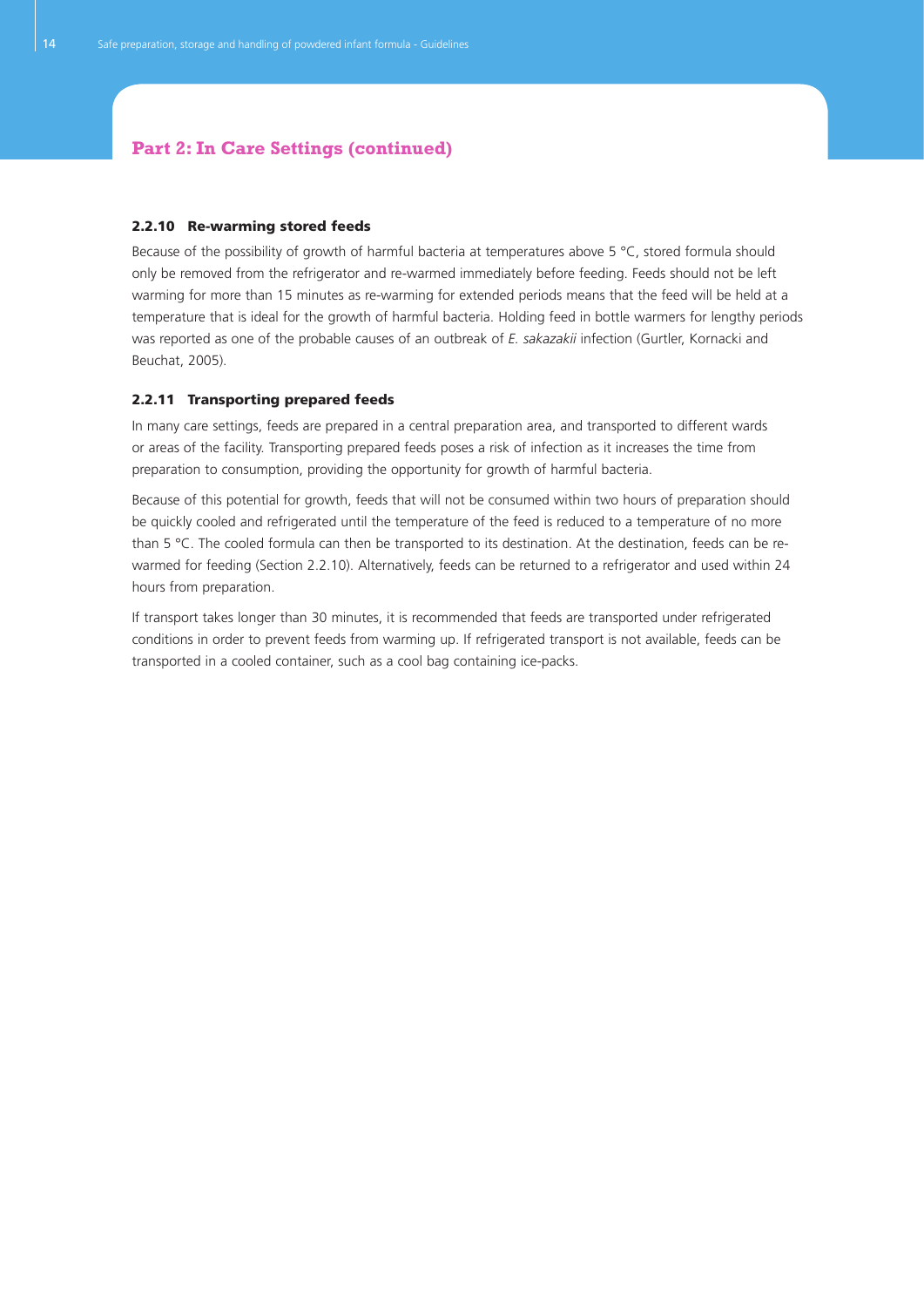|       | <b>3.1 Recommendations</b>                                 | 16 |
|-------|------------------------------------------------------------|----|
| 3.1.1 | Cleaning and sterilizing feeding and preparation equipment | 16 |
| 3.1.2 | Preparing a feed using powdered infant formula             | 17 |
| 3.1.3 | Preparing feeds in advance for later use                   | 17 |
| 3.1.4 | Re-warming stored feeds                                    | 18 |
| 3.1.5 | <b>Transporting feeds</b>                                  | 18 |
|       |                                                            |    |
|       | 3.2 Rationale behind recommendations                       | 18 |
| 3.2.1 | Good hygienic practice                                     | 18 |
| 3.2.2 | Cleaning and sterilizing feeding and preparation equipment | 18 |
| 3.2.3 | Temperature of water for reconstitution                    | 19 |
| 3.2.4 | Storage of prepared feeds                                  | 19 |
| 3.2.5 | Re-warming and use of stored feeds                         | 19 |
| 3.2.6 | <b>Transporting feeds</b>                                  | 19 |

# **Part 3: In The Home The Home** Part 3: In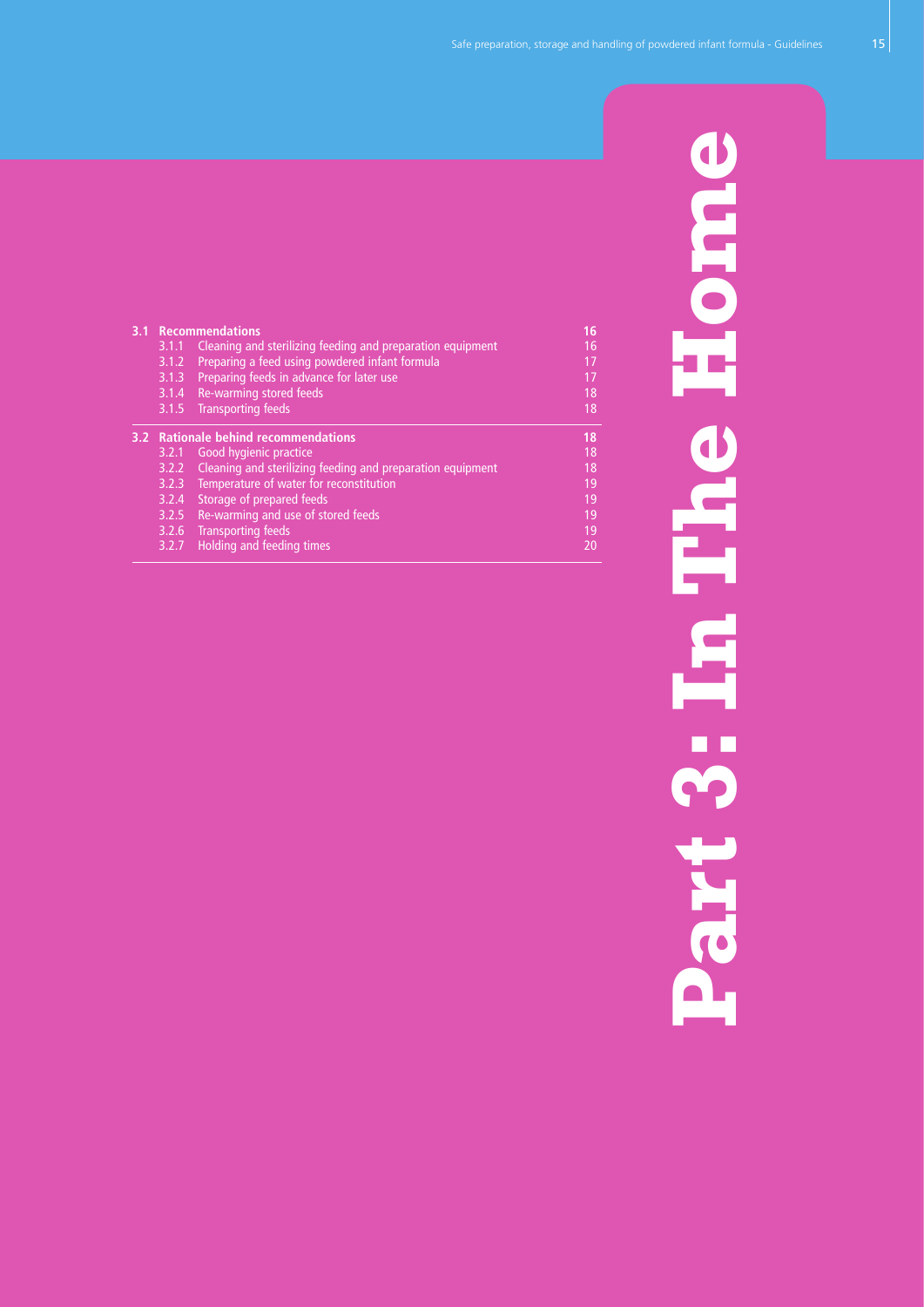# **Part 3: In The Home**

#### 3.1 Recommendations

PIF is not a sterile product and may be contaminated with pathogens that can cause serious illness. Correct preparation and handling reduces the risk of illness.

Where available, commercially sterile ready-to-feed liquid infant formula should be used for infants at greatest risk.

PIF is not a sterile product and can pose a risk to infants, particularly if it is prepared and handled inappropriately. Reconstituted PIF provides an ideal environment for the growth of harmful bacteria. Even if present in powdered formula at very low levels, inappropriate preparation and handling of feeds provides ideal conditions for the growth of harmful bacteria, which greatly increases the risk of infection. However, the risk can be reduced if feeds are prepared and handled correctly.

The recommendations below outline the best practice for the safe preparation, storage and handling of PIF in the home in order to reduce the risk of infection with *E. sakazakii*. These recommendations are also appropriate for reducing the risk of infection with *Salmonella*.

It is recommended healthcare professionals ensure that parents and caregivers are instructed in the safe preparation, storage and handling of PIF.

#### 3.1.1 Cleaning and sterilizing feeding and preparation equipment

It is very important that all equipment used for feeding infants and for preparing feeds has been thoroughly cleaned and sterilized before use.

- 1. Hands should always be washed thoroughly with soap and water before cleaning and sterilizing feeding and preparation equipment (as described below).
- 2. Cleaning: wash feeding and preparation equipment (e.g. cups, bottles, teats and spoons) thoroughly in hot soapy water. Where feeding bottles are used, clean bottle and teat brushes should be used to scrub inside and outside of bottles and teats to ensure that all remaining feed is removed.
- 3. After washing the feeding and preparation equipment, rinse thoroughly in safe water.
- 4. Sterilizing: if using a commercial home sterilizer (e.g. electric or microwave steam sterilizer, or chemical sterilizer), follow manufacturer's instructions. Feeding and preparation equipment can also be sterilized by boiling:
	- a. fill a large pan with water and completely submerge all washed feeding and preparation equipment, ensuring there are no trapped air bubbles;
	- b. cover the pan with a lid and bring to a rolling boil, making sure the pan does not boil dry; and
	- c. keep the pan covered until the feeding and preparation equipment is needed.
- 5. Hands should be washed thoroughly with soap and water before removing feeding and preparation equipment from a sterilizer or pan. The use of sterilized kitchen tongs for handling sterilized feeding and preparation equipment is recommended.
- 6. To prevent recontamination, it is best to remove feeding and preparation equipment just before it is to be used. If equipment is removed from the sterilizer and not used immediately, it should be covered and stored in a clean place. Feeding bottles can be fully assembled to prevent the inside of the sterilized bottle and the inside and outside of the teat from becoming contaminated.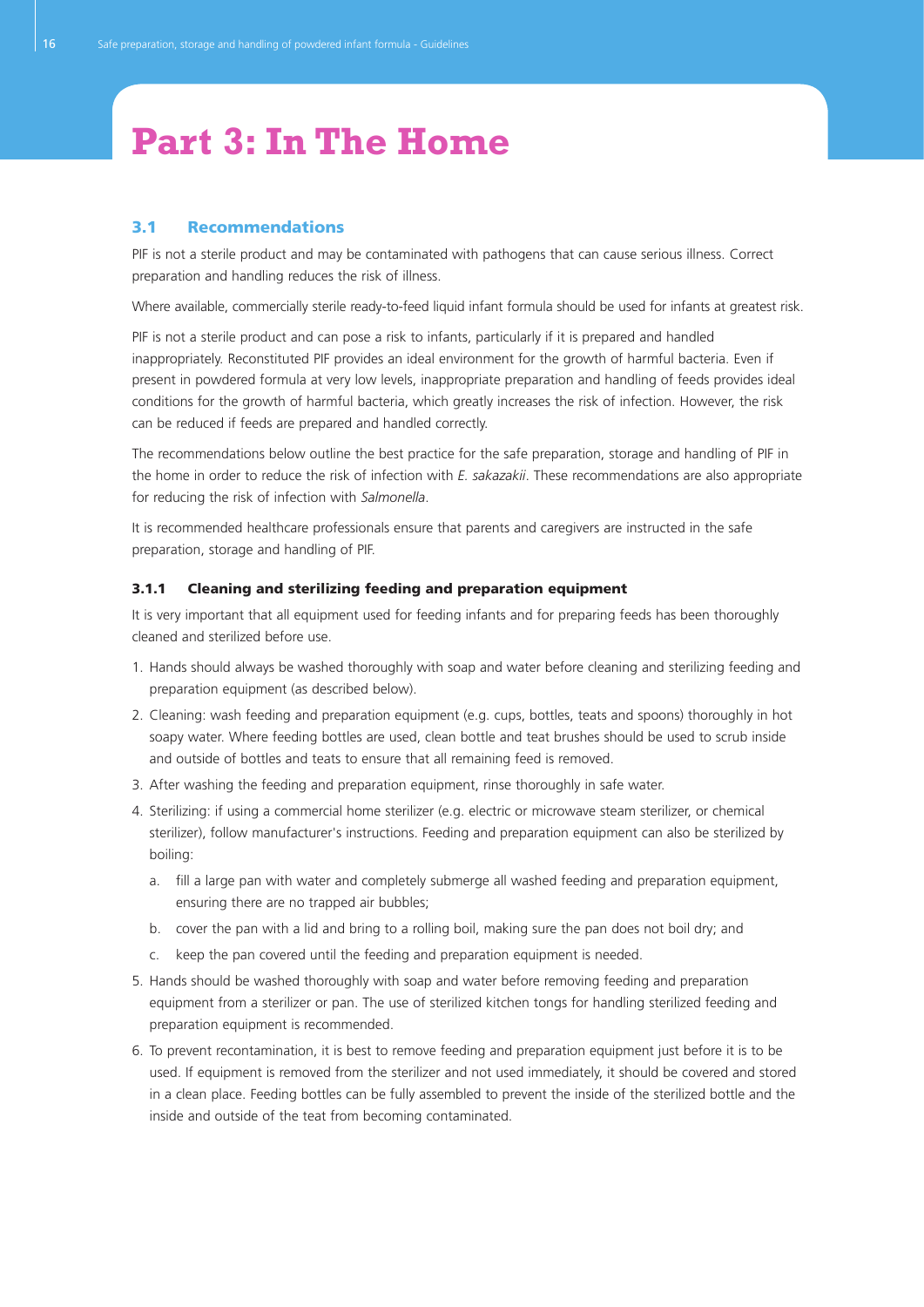#### 3.1.2 Preparing a feed using powdered infant formula

It is best to make PIF fresh for each feed and to consume immediately, as reconstituted PIF provides ideal conditions for the growth of harmful bacteria. The steps below outline the safest way to prepare individual feeds of PIF in bottles or in feeding cups for immediate consumption.

- 1. Clean and disinfect a surface on which to prepare the feed.
- 2. Wash hands with soap and water, and dry using a clean cloth or a single-use napkin.
- 3. Boil a sufficient volume of safe water. If using an automatic kettle, wait until the kettle switches off; otherwise make sure that the water comes to a rolling boil. Note: bottled water is not sterile and must be boiled before use. Microwaves should never be used in the preparation of PIF as uneven heating may result in 'hot spots' that can scald the infant's mouth.
- 4. Taking care to avoid scalds, pour the appropriate amount of boiled water that has been allowed to cool to no less than 70  $\degree$ C, into a cleaned and sterilized feeding cup or bottle. To achieve this temperature, the water should be left for no more than 30 minutes after boiling.
- 5. To the water, add the exact amount of formula as instructed on the label. Adding more or less powder than instructed could make infants ill.
- a. If using bottles: assemble the cleaned and sterilized parts of the bottle according to the manufacturer's instructions. Shake or swirl gently until the contents are mixed thoroughly, taking care to avoid scalds.
- b. If using feeding cups: mix thoroughly by stirring with a cleaned and sterilized spoon, taking care to avoid scalds.
- 6. Immediately after preparation, quickly cool feeds to feeding temperature by holding the bottle or feeding cup under running tap water, or by placing in a container of cold or iced water. Ensure that the level of the cooling water is below the top of the feeding cup or the lid of the bottle.
- 7. Dry the outside of the feeding cup or bottle with a clean or disposable cloth.
- 8. Because very hot water has been used to prepare the feed, it is essential that the feeding temperature is checked before feeding in order to avoid scalding the infant's mouth. If necessary, continue cooling as outlined in step 6.
- 9. Discard any feed that has not been consumed within two hours.

#### 3.1.3 Preparing feeds in advance for later use

It is best to make PIF fresh for each feed and to consume immediately, as reconstituted PIF provides ideal conditions for the growth of harmful bacteria. For practical reasons, however, feeds may need to be prepared in advance. The steps below outline the safest way to prepare and store feeds for later use. If refrigeration is not available, feeds should be prepared fresh and consumed immediately rather than prepared in advance for later use.

- 1. Follow steps 1 to 7 of Section 3.1.2. If using feeding cups, a batch of formula should be prepared in a clean, sterile jar that is no larger than 1 litre, with a lid. The prepared PIF can be refrigerated and dispensed into cups as needed.
- 2. Place cooled feeds in a refrigerator. The temperature of the refrigerator should be no higher than 5 °C.
- 3. Feeds can be stored in the refrigerator for up to 24 hours.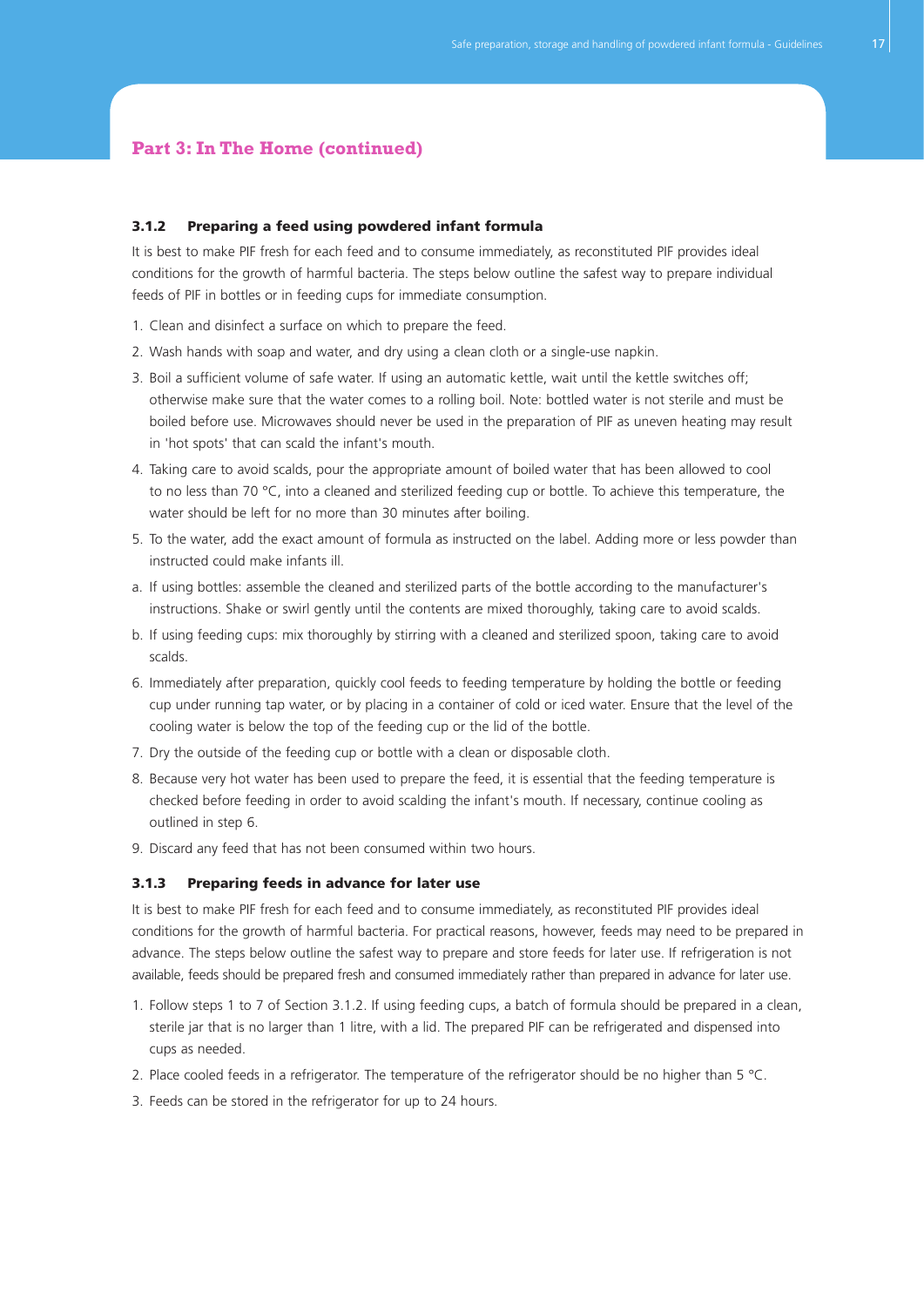#### 3.1.4 Re-warming stored feeds

- 1. Remove stored feed from the refrigerator just before it is needed.
- 2. Re-warm for no more than 15 minutes. To ensure that the feed heats evenly, periodically shake the covered jar or container.
- 3. Microwave ovens should never be used to re-warm a feed as uneven heating may result in 'hot spots' that can scald the infant's mouth.
- 4. Check feeding temperature in order to avoid scalding the infant's mouth.
- 5. Discard any re-warmed feed that has not been consumed within two hours.

#### 3.1.5 Transporting feeds

Because of the potential for growth of harmful bacteria during transport, feeds should first be cooled to no more than 5 °C in a refrigerator and then transported.

- 1. Prepare the feed and place in the refrigerator, as outlined in Section 3.1.3.
- 2. Ensure feed is cold before transporting.
- 3. Do not remove feed from the refrigerator until immediately before transporting.
- 4. Transport feed in a cool bag with ice packs.
- 5. Feeds transported in a cool bag should be used within two hours as cool bags do not always keep foods adequately chilled.
- 6. Re-warm at the destination, as in Section 3.1.4.
- 7. If you reach the destination within two hours, feeds transported in a cool bag can be placed in a refrigerator and held for up to 24 hours from the time of preparation.
- 8. Alternatively, if you are going out for the day, individual portions of PIF can be transported in washed and sterilized containers. At the destination, hot water no less than 70 °C can be used to prepare the feed, using washed and sterilized feeding and preparation equipment.

#### 3.2 Rationale behind recommendations

#### 3.2.1 Good hygienic practice

Poor hygiene has been reported as the probable cause of some *E. sakazakii* outbreaks (Forsythe, 2005). The person preparing the feed should clean and disinfect the preparation surface and wash hands with soap and water before preparing a feed. This is because harmful bacteria can be carried on hands and can also be present on surfaces. Washing hands and cleaning and disinfecting surfaces reduces the risk of feeds becoming contaminated during preparation.

Hands must also be washed after using the toilet and after diaper changing because harmful bacteria, including *E. sakazakii* (Drudy et al., 2006), have been found in the urine and stools of infants. These bacteria can easily be carried on the hands and contaminate feed during its preparation.

#### 3.2.2 Cleaning and sterilizing feeding and preparation equipment

Outbreaks of *E. sakazakii* infection have been attributed to equipment used for preparing feeds (Gürtler et al., 2005). *E. sakazakii* is widespread in the environment and has been shown to attach and grow (form 'biofilms') on surfaces commonly used in infant feeding equipment, such as latex, silicon and stainless steel. It is therefore important that all infant feeding and preparation equipment (e.g. feeding cups, bottles, rings and teats) has been thoroughly cleaned and sterilized before use, since the formation of biofilms on such equipment may result in reservoirs of infection that can continually contaminate feeds (Iversen, Lane and Forsythe, 2004).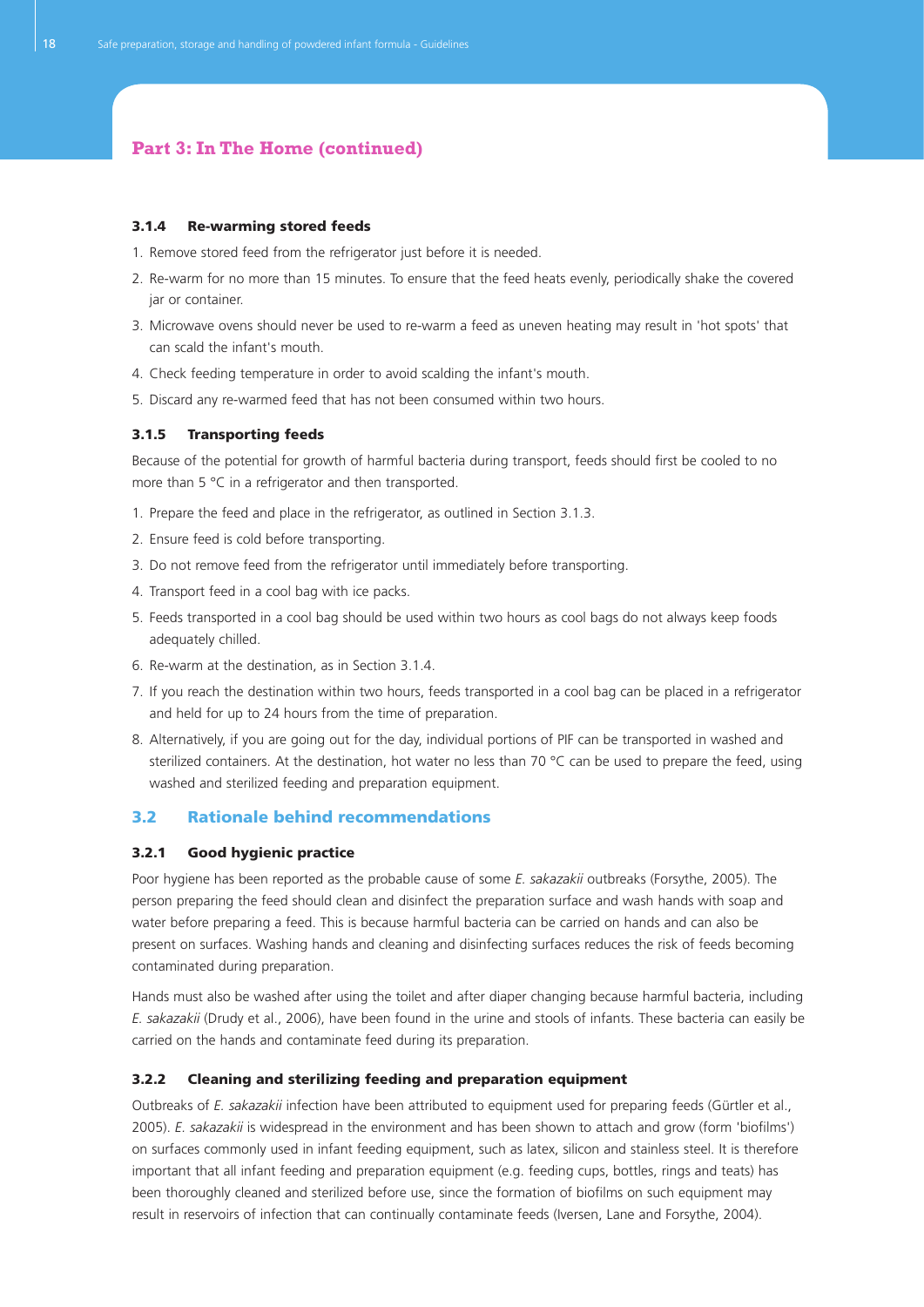#### 3.2.3 Temperature of water for reconstitution

According to the FAO/WHO risk assessment, risk is dramatically reduced when PIF is reconstituted with water that is no less than 70 °C, as this temperature will kill any *E. sakazakii* in the powder. This level of risk reduction holds even if feeding times are extended (i.e. up to two hours), and even if ambient room temperature reaches 35 °C. Consequently, reconstituting PIF with water no less than 70 °C dramatically reduces the risk to all infants, even slow feeding infants and infants in warm climates where refrigeration may not be readily available (e.g. developing countries).

When PIF is prepared with water cooler than 70  $\degree$ C, it does not reach a high enough temperature to completely inactivate *E. sakazakii* present in the powder. This is a concern for two reasons: a) a small number of cells may cause illness, therefore it is important that cells present in the PIF are destroyed; and b) the potential for surviving cells to multiply in the reconstituted formula. This risk is increased when the reconstituted formula is held for extended periods above refrigeration temperature.

Concerns have been raised over the use of very hot water for reconstituting PIF, but risk of *E. sakazakii* is only dramatically reduced when water at a temperature of no less than 70 °C is used. Currently, the instructions on many PIF products lead to PIF being reconstituted with water that is around 50 °C. But, according to the FAO/WHO risk assessment, reconstitution with 50 °C water generally results in the greatest increase in risk, unless the reconstituted formula is consumed immediately. Under no circumstances is risk reduced when PIF is reconstituted with 50 °C water. Manufacturer's instructions should be reviewed in the light of the findings of the risk assessment.

#### 3.2.4 Storage of prepared feeds

Because PIF may contain harmful bacteria, it is best to prepare it fresh for each feed. However, in practical terms this is not always possible. Feeds may need to be prepared in advance, e.g. for the crèche, babysitter, or if you are going out for the day. In these circumstances, feeds should be prepared using water no less than 70 °C, cooled quickly immediately after preparation, and stored in the refrigerator (at 5 °C or colder) for no more than 24 hours.

Feed stored in the refrigerator should be used within 24 hours of preparation. Even if water no less than 70 °C was used to reconstitute PIF, spoilage bacteria may have survived that can grow at refrigeration temperatures and can cause feeds to spoil. The quality of reconstituted PIF may also deteriorate on prolonged storage.

Feeds should be cooled quickly before placing into the refrigerator, as hot feeds will increase the refrigerator's temperature. Feeds can be rapidly cooled by placing under cold running water or in a bowl of cold water.

#### 3.2.5 Re-warming and use of stored feeds

Because of the possibility of growth of harmful bacteria at temperatures above 5 °C, stored formula should not be removed from the refrigerator and re-warmed until immediately before feeding. Feeds should not be left warming for more than 15 minutes as re-warming for extended periods means that the feed will be held at a temperature that is ideal for the growth of harmful bacteria. Holding feed in bottle warmers for lengthy periods was reported as one of the probable causes of an outbreak of *E. sakazakii* infection (Gurtler, Kornacki and Beuchat, 2005).

#### 3.2.6 Transporting feeds

Transporting prepared feeds poses a risk as it increases the time from preparation to consumption, providing the opportunity for growth of harmful bacteria. Because of this potential for growth, feeds that need to be transported should be quickly cooled and refrigerated until they are cold before transporting.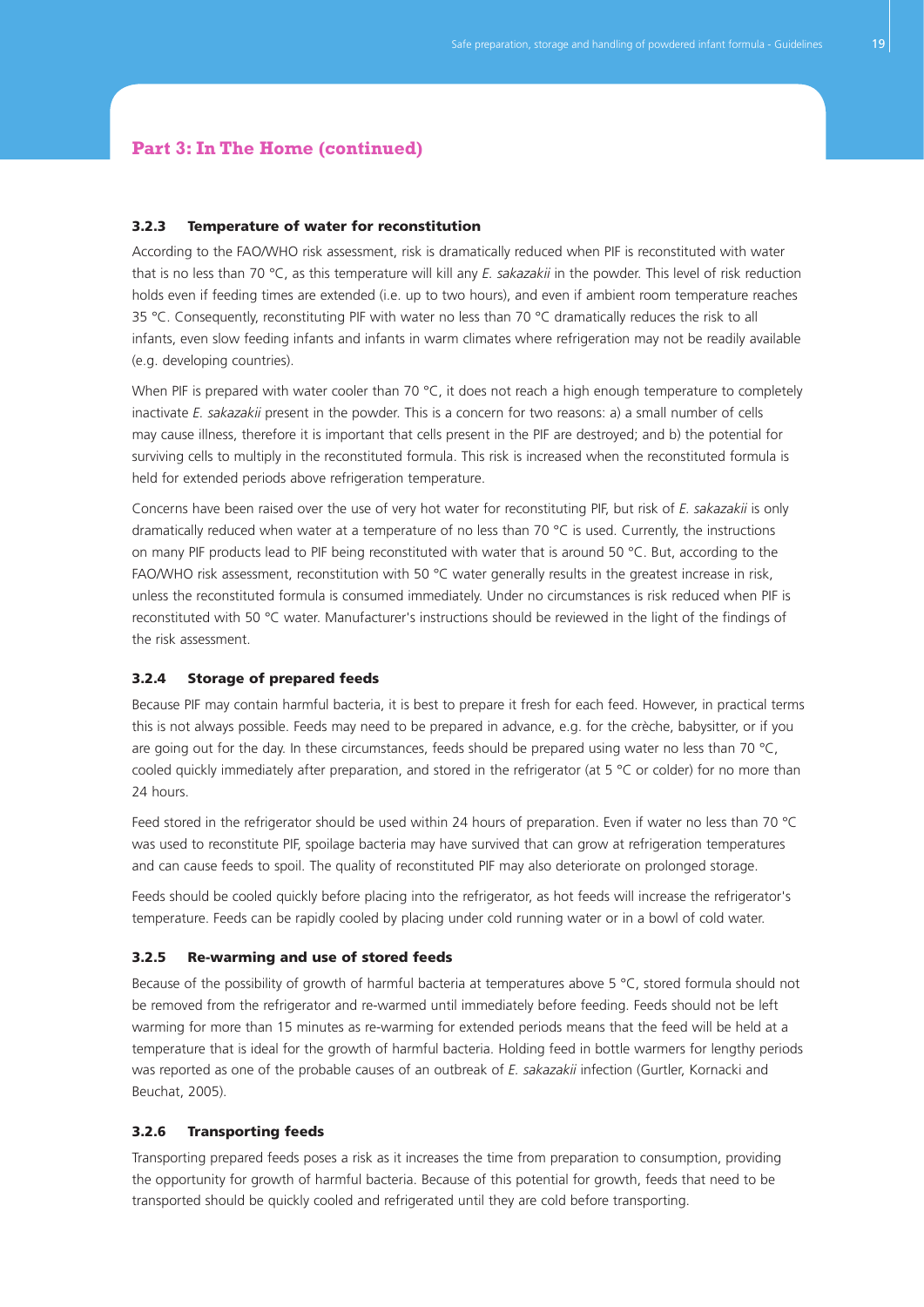In order to minimize growth of harmful bacterial, cooled feeds should only be removed from the refrigerator at the last minute and transported in a cool bag. At the destination, feeds can be re-warmed for feeding. Feeds held in a cool bag should be used within two hours. Alternatively, if transported feeds are returned to a refrigerator within two hours, they can be stored for up to 24 hours from preparation. By following these steps, feeds will be kept cool, which will slow down or prevent the growth of harmful bacteria.

#### 3.2.7 Holding and feeding times

Minimizing the time from preparation to consumption is an effective measure for controlling the risk of infection with *E. sakazakii*. Prepared feed should be discarded after two hours, unless it has been stored in the refrigerator since preparation (see Section 3.1.3). Leftover feed should never be saved for later, or added to a freshly prepared feed, as harmful bacteria may have had the chance to grow during the feeding period.

It is recommended that formula is not held at room temperature for more than two hours, even if water at no less than 70 °C is used to reconstitute PIF. This is because the feed may have become contaminated during preparation, or harmful bacteria may have been introduced into the cup or feeding bottle from the infant's mouth. Also, hot water (70 °C) may have activated bacterial spores of harmful bacteria in the formula. Holding prepared feeds above refrigeration temperature for extended periods provides the opportunity for such bacteria to grow.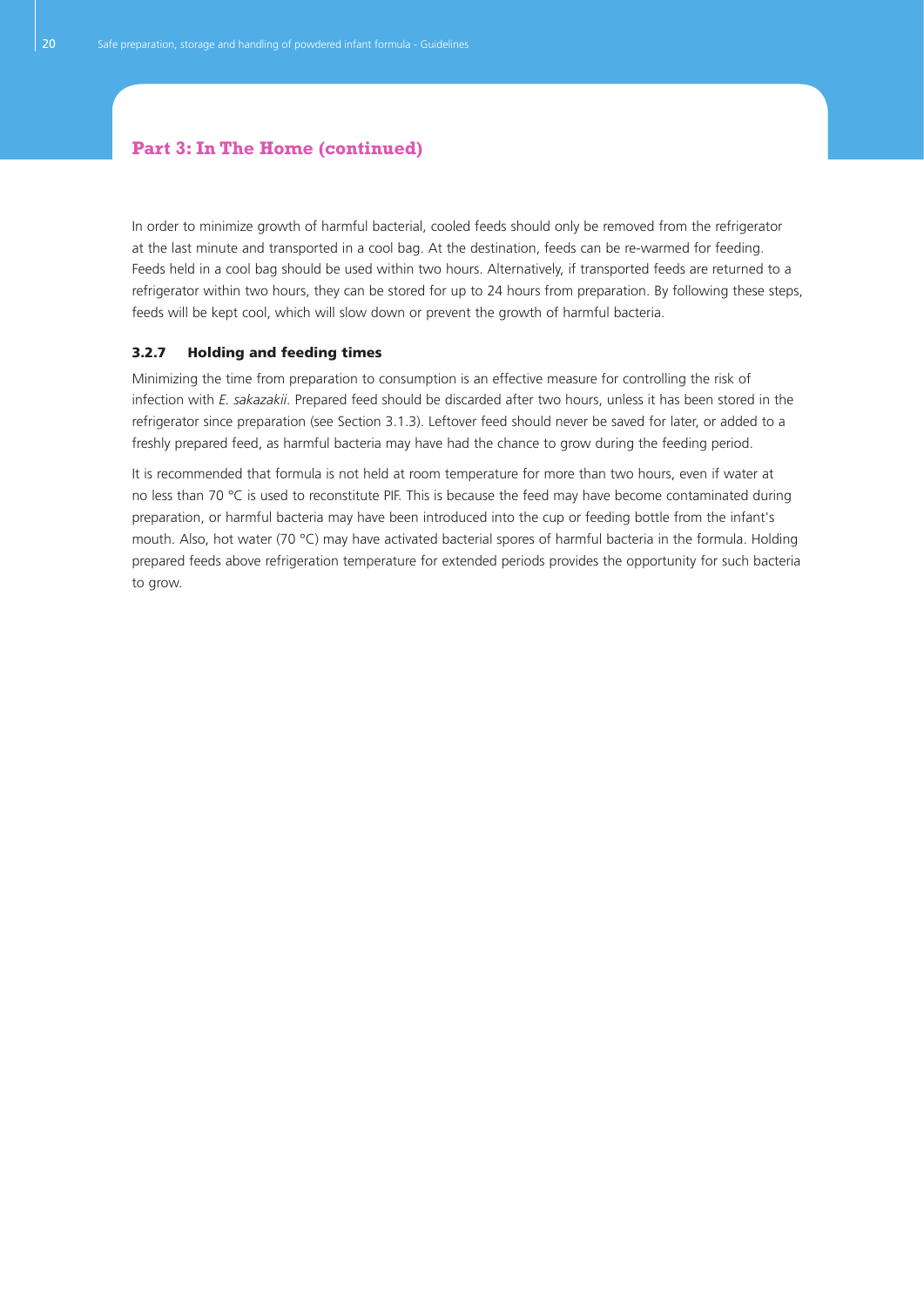# **Appendix Appendix**

| <b>Appendix 1</b>            | 22 |
|------------------------------|----|
| <b>Appendix 2</b>            | 23 |
| <b>Appendix 3</b>            | 24 |
| References cited in the text | 25 |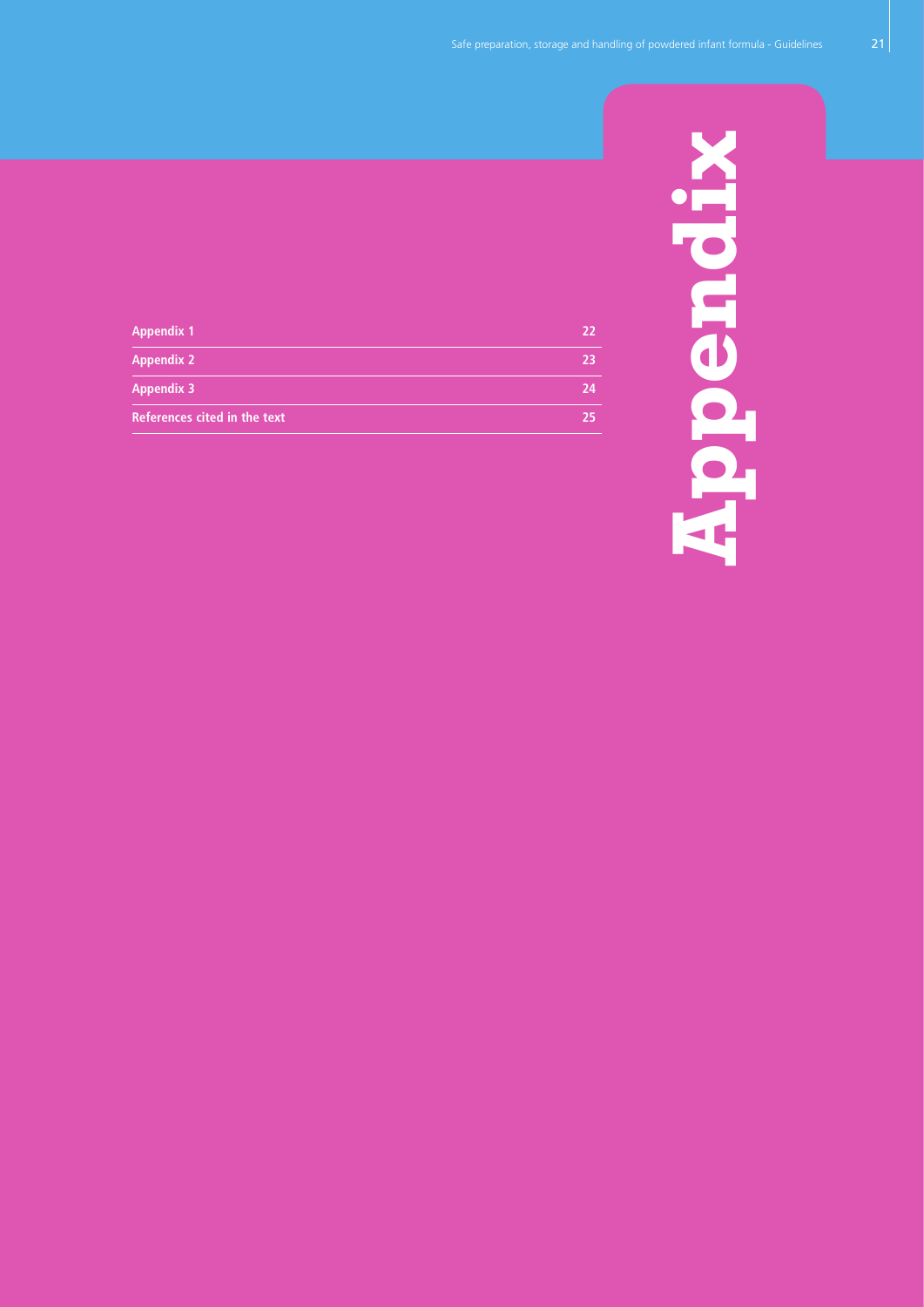# **Appendix 1**

#### Summary of recommendations made by the joint FAO/WHO expert meeting (FAO/WHO, 2004):

- In situations where infants are not breastfed, caregivers, particularly of infants at high risk, should be regularly alerted that PIF is not a sterile product and can be contaminated with pathogens that can cause serious illness; they should be provided with information that can reduce the risk.
- In situations where infants are not breastfed, caregivers of high-risk infants, should be encouraged to use, whenever possible and feasible, commercially sterile liquid formula or formula that has undergone an effective point-of-use decontamination procedure (e.g. use of boiling water to reconstitute or by heating reconstituted formula).
- Guidelines should be developed for the preparation, use and handling of infant formula to minimize risk.
- The infant-food industry should be encouraged to develop a greater range of commercially sterile alternative formula products for high-risk groups.
- The infant-food industry should be encouraged to reduce the concentration and prevalence of *E. sakazakii* in both the manufacturing environment and PIF. To this end, the infant-food industry should consider implementing an effective environmental monitoring programme and the use of Enterobacteriaceae rather than coliform testing as an indicator of hygienic control in factory production lines.
- In revising its code of practice, Codex should better address the microbiological risks of PIF and, if deemed necessary, include the establishment of appropriate microbiological specifications for *E. sakazakii* in PIF.
- FAO/WHO should address the particular needs of some developing countries and establish effective measures to minimize risk in situations where breast-milk substitutes may be used in exceptionally difficult circumstances, e.g. feeding infants of HIV-positive mothers or low-birth-weight infants.
- The use of internationally validated detection and molecular typing methods for *E. sakazakii* and other relevant microorganisms should be promoted.
- Investigation and reporting of sources and vehicles, including PIF, of infection by *E. sakazakii* and other Enterobacteriaceae should be encouraged. This could include the establishment of a laboratory-based network.
- Research should be promoted to gain a better understanding of the ecology, taxonomy, virulence and other characteristics of *E. sakazakii* and of ways to reduce its levels in reconstituted PIF.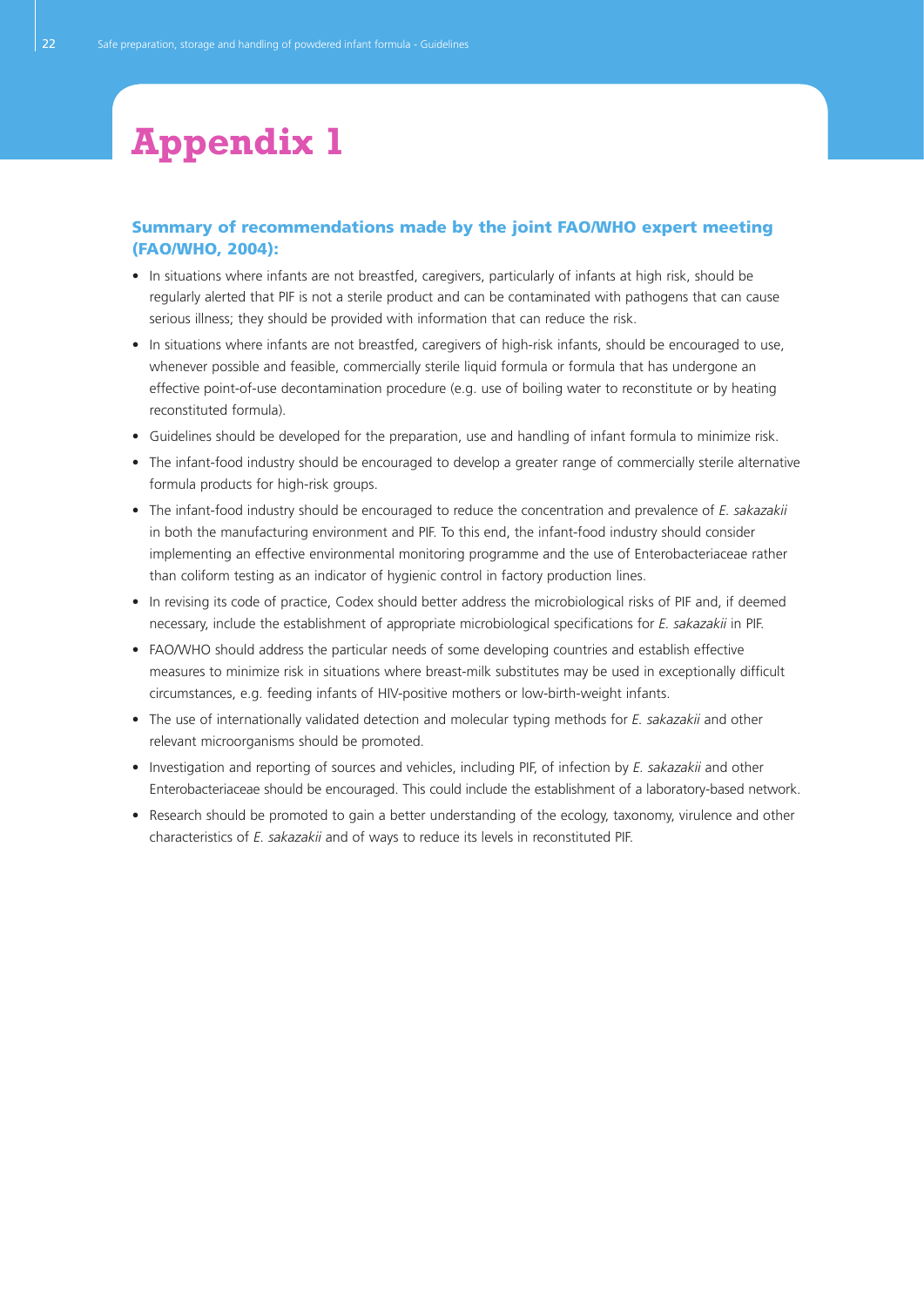# **Appendix 2**

#### Ten steps to successful breastfeeding

(Taken from the WHO/UNICEF Baby-Friendly Hospital Initiative (BFHI))

- 1. Have a written breastfeeding policy that is routinely communicated to all health care staff.
- 2. Train all health care staff in skills necessary to implement this policy.
- 3. Inform all pregnant women about the benefits and management of breastfeeding.
- 4. Help mothers initiate breastfeeding within one half-hour of birth.
- 5. Show mothers how to breastfeed and maintain lactation, even if they should be separated from their infants.
- 6. Give newborn infants no food or drink other than breast milk, unless medically indicated.
- 7. Practice rooming in that is, allow mothers and infants to remain together 24 hours a day.
- 8. Encourage breastfeeding on demand.
- 9. Give no artificial teats or pacifiers (also called dummies or soothers) to breastfeeding infants.
- 10. Foster the establishment of breastfeeding support groups and refer mothers to them on discharge from the hospital or clinic.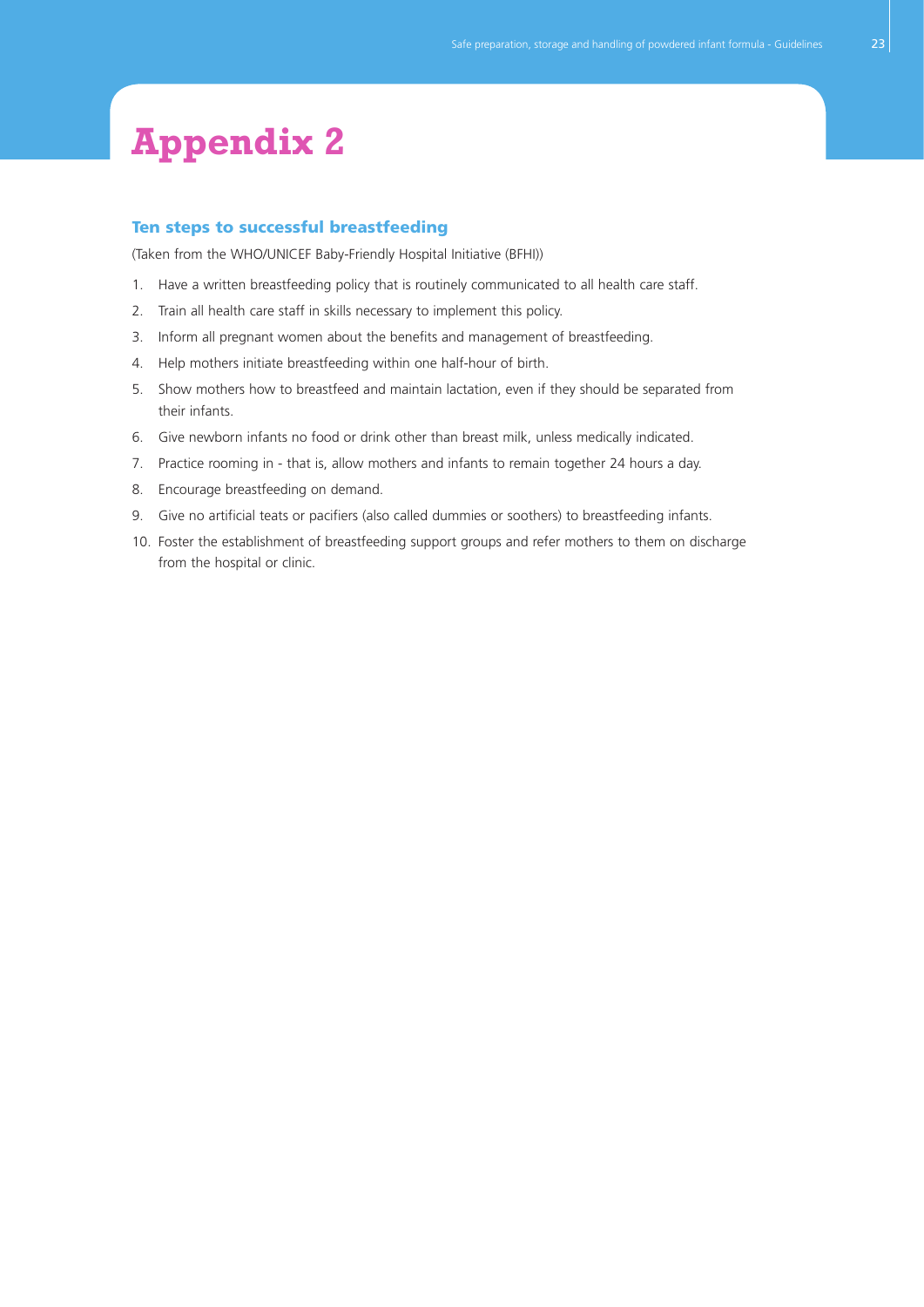# **Appendix 3**

The use of very hot water for the reconstitution of PIF has been questioned because of concerns over the loss of heat-sensitive nutrients; the risk of scalding for infants and the preparer; activation of *Bacillus cereus* or other bacterial spores; and clumping of powder (FAO/WHO, 2006). The ESPGHAN<sup>1</sup> Committee on Nutrition disagreed with the use of boiling water and of heating reconstituted formula to temperatures close to boiling point, because of the possible adverse effects on nutrients such as vitamins (Agostoni et al., 2004). In October 2002, the US Department of Agriculture revised its recommendation to Health Professionals to use boiling water to reconstitute PIF because of: the potential for the loss of heat sensitive nutrients; changes in physical characteristics of some formulas; the inability to assure adequate destruction of *E. sakazakii*; and injury to hospital staff preparing formula (US FDA, 2002). However, the UK has recently updated advice on preparation of PIF, recommending reconstitution with water that is greater than 70 °C to reduce the risk associated with using PIF (FSA, 2006).

The FAO/WHO expert meeting (2006) did note these concerns. Data presented at the meeting on the reduction in vitamin levels on reconstitution with boiling water showed that vitamin C is the only vitamin that is significantly affected (reduction ranging from 5.6 to 65.6% in the four powders tested). However, to offset the loss of vitamins during the shelf-life of the product, all dry formulas actually contained higher levels of vitamin C than was labelled. After reconstituting with boiling water, three of the four formulas still contained higher levels than labelled. The fourth, after a vitamin C reduction of 65.6%, contained 9.0 mg/100 calories. This level is still greater than the minimum level of vitamin C (8 mg/100 calories) required by the Codex Standard for Infant Formula (CAC, 1981).

This study appears to indicate that reduction in vitamin levels from use of water at  $>70$  °C is not significant. However, as the results of only one study were discussed, the meeting did not agree to make any specific recommendations on this issue, but it was noted that the option of fortifying formulas to accommodate any reduction in vitamins could be possible if the practice of preparing formula with very hot water were to be recommended.

In addressing the other concerns concerning the use of very hot water, the expert meeting concluded that the risk of scalding can be addressed through educational messages on the label and training of those preparing and feeding PIF. Although re-activation of spores may be an issue with the use of very hot water, using the formula immediately, after cooling to a suitable feeding temperature, or refrigerating if it is to be used later, should address this issue. Results of studies reported in a recent risk assessment (Food Standard Australia New Zealand, 2003) show that the level of *Bacillus cereus* in the formula is not affected by the temperature of water used (either 56°C or 90°C ) or the subsequent cooling conditions. The assessment also indicates that the present guidance provided does not lead to a risk of *Bacillus cereus*. Finally, clumping does not occur with all formulas when reconstituted with very hot water, and current technology could be applied to address this issue for products where it does occur.

<sup>1</sup> European Society for Paediatric Gastroenterology, Hepatology and Nutrition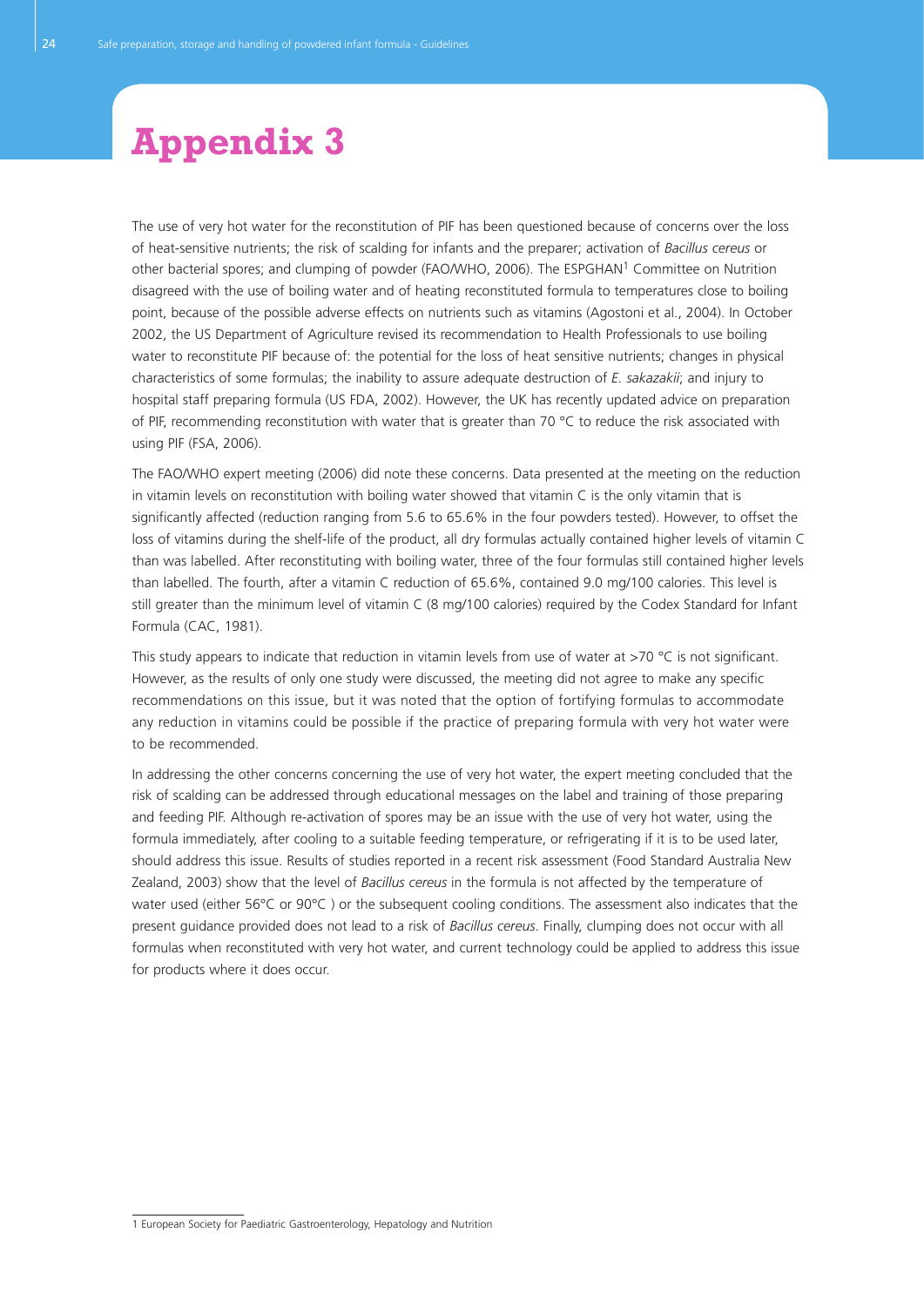### **References Cited in the Text**

- Agostoni, C., Axelsson, I., Goulet, O., Koletzko, B., Michaelsen, K.F., Puntis, J.W.L. et al. 2004. Preparation and handling of powdered infant formula: a commentary by the ESPGHAN Committee on Nutrition. *Journal of Pediatric Gasteroenterology and Nutrition,* 39:320-322.
- CAC [Codex Alimentarius Commission]. 1979. Recommended international code of hygienic practice for foods for infants and children (CAC/RCP 21-1979). See: http://www.codexalimentarius.net/web/standard\_list do?lang=en
- CAC. 1981. Codex Standard for Infant Formula (Codex Stan 72-1981). See: http://www.codexalimentarius.net/web/standard\_list do?lang=en
- CAC. 1987. Codex Standard for Follow-up Formula (Codex Stan 156-1987). See: http://www.codexalimentarius.net/web/standard\_list do?lang=en
- CAC. 2007. Codex Standard for Infant Formula and formulas for special medical Purposes Intended for Infants (Codex Alinorm 07/30/26, Appendix II). (To be adopted in July 2007). See: http://www.codexalimentarius.net/download/report/669/al30\_26e.pdf
- CAC. 2004. Report of the 25th Session of the Codex Committee on Nutrition and Foods for Special Dietary Uses, Bonn, Germany, 3-7 November 2003. Codex Alinorm 04/27/26. Document J1464e. Available from: http://www.fao.org/docrep/meeting/008/j1464e/j1464e00.htm
- CDC [Centres for Disease Control and Prevention (USA)]. 2002. FoodNet annual report, 2002. Available from: http://www.cdc.gov/foodnet/annual/2002/2002AnnualReport\_tables&graphs.pdf
- Drudy, D., Mullane, N.R., Quinn, T., Wall, P.G. & Fanning, S. 2006. *Enterobacter sakazakii*: an emerging pathogen in powdered infant formula. Clinical Infectious Diseases, 42(7):996-1002.
- FAO [Food and Agriculture Organization of the United Nations]/WHO [World Health Organization]. 2004. *Enterobacter sakazakii* and other microorganisms in powdered infant formula. Meeting report. Geneva, Switzerland, 2-5 February 2004. *[FAO/WHO] Microbiological Risk Assessment Series*, No. 6
- FAO/WHO. 2006. *Enterobacter sakazakii* and *Salmonella* in powdered infant formula. Meeting Report. Joint FAO/WHO Technical Meeting on *Enterobacter sakazakii* and *Salmonella* Powdered Infant Formula, Rome, Italy, 16-20 January 2006. *[FAO/WHO] Microbiological Risk Assessment Series,* No. 10.
- Forsythe, S. 2005. *Enterobacter sakazakii* and other bacteria in powdered infant milk formula. *Maternal and Child Nutrition,* 1(1):44-50.
- FSA [Food Standards Agency, UK]. 2006. Guidance on preparing infant formula. Article first posted 13 February 2006; accessed 25 November 2006. Available at: http://www.food.gov.uk/news/newsarchive/2005/nov/infantformulastatementnov05
- FSANZ [Food Standard Australia New Zealand]. 2003. *Bacillus cereus* in infant formula. Microbiological risk assessment report.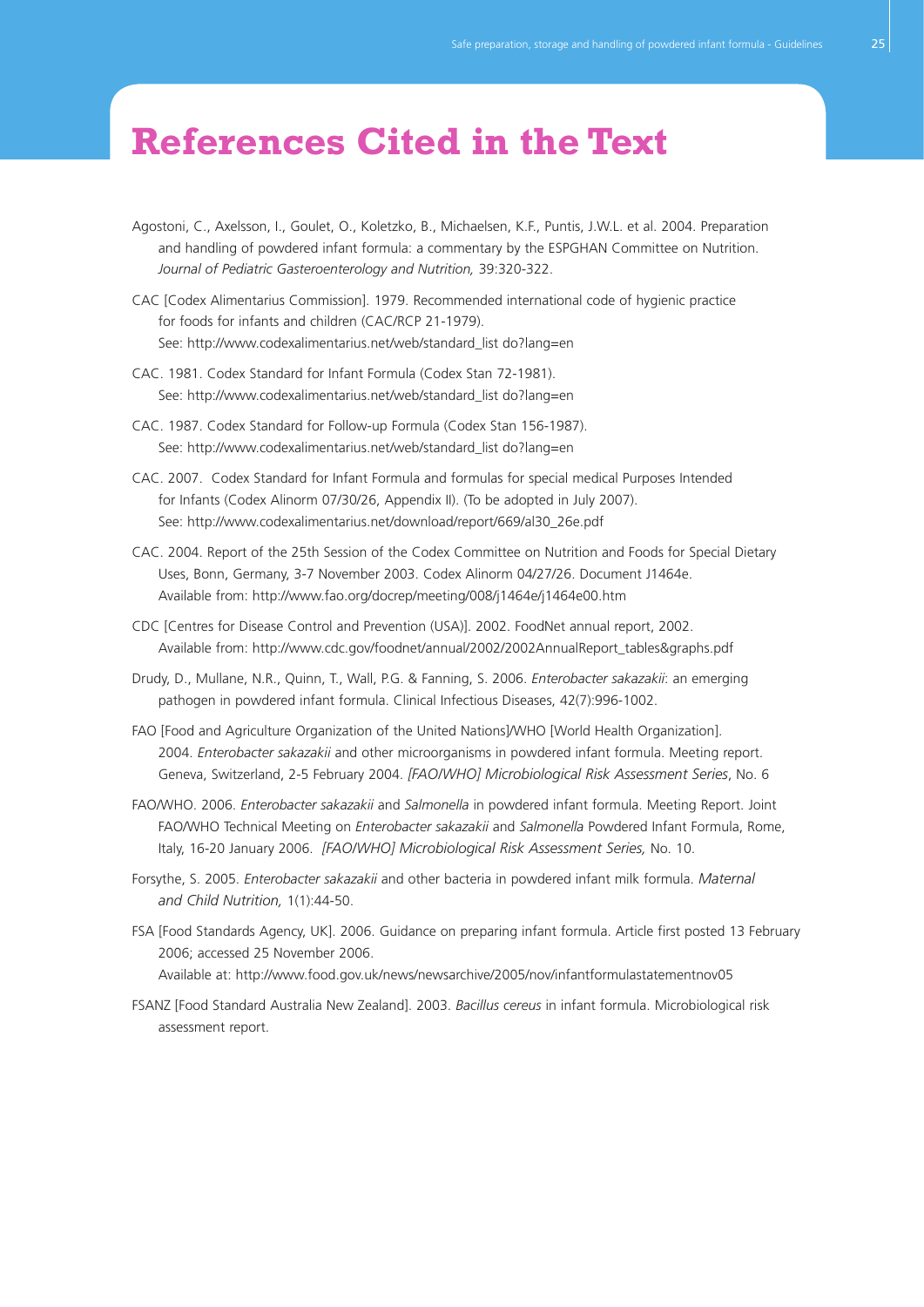#### **References Cited in the Text (continued)**

- Gurtler, J.B., Kornacki, J.L. & Beuchat, L.R. 2005. *Enterobacter sakazakii*: A coliform of increased concern to infant health. *International Journal of Food Microbiology,* 104(1):1-34.
- Iversen, C., Lane, M. & Forsythe, S.J. 2004. The growth profile, thermotolerance and biofilm formation of *Enterobacter sakazakii* grown in infant formula milk. *Letters in Applied Microbiology,* 38(5):378-382.
- Muytjens, H.L., Roelofs-Willemse, H. & Jasper, G.H.J. 1988. Quality of powdered substitutes for breast milk with regard to members of the family Enterobacteriaceae. *Journal of Clinical Microbiology,* 26:743-746.
- US FDA [U.S. Food and Drug Administration]. 2002. Health Professionals Letter on *Enterobacter sakazakii* infections associated with use of powdered (dry) infant formulas in neonatal intensive care units. 16-3-2006. See: http://www.cfsan.fda.gov/~dms/inf-ltr3.html
- WHA [World Health Assembly]. 2005. Resolution WHA 58.32 on Infant and young-child nutrition. See: http://www.who.int/gb/ebwha/pdf\_files/WHA58/WHA58\_32-en.pdf or http://www.who.int/gb/e/ e\_wha58.html
- WHO [World Health Organization]. 1981. International Code of Marketing of Breast-Milk Substitutes. Available at: http://whqlibdoc.who.int/publications/9241541601.pdf
- WHO/UNICEF [United Nations Children's Fund]. 2003. The Global Strategy for Infant and Young Child Feeding. WHO, Geneva. See: www.who.int/child-adolescent-health/New\_Publications/NUTRITION/qs\_iycf.pdf